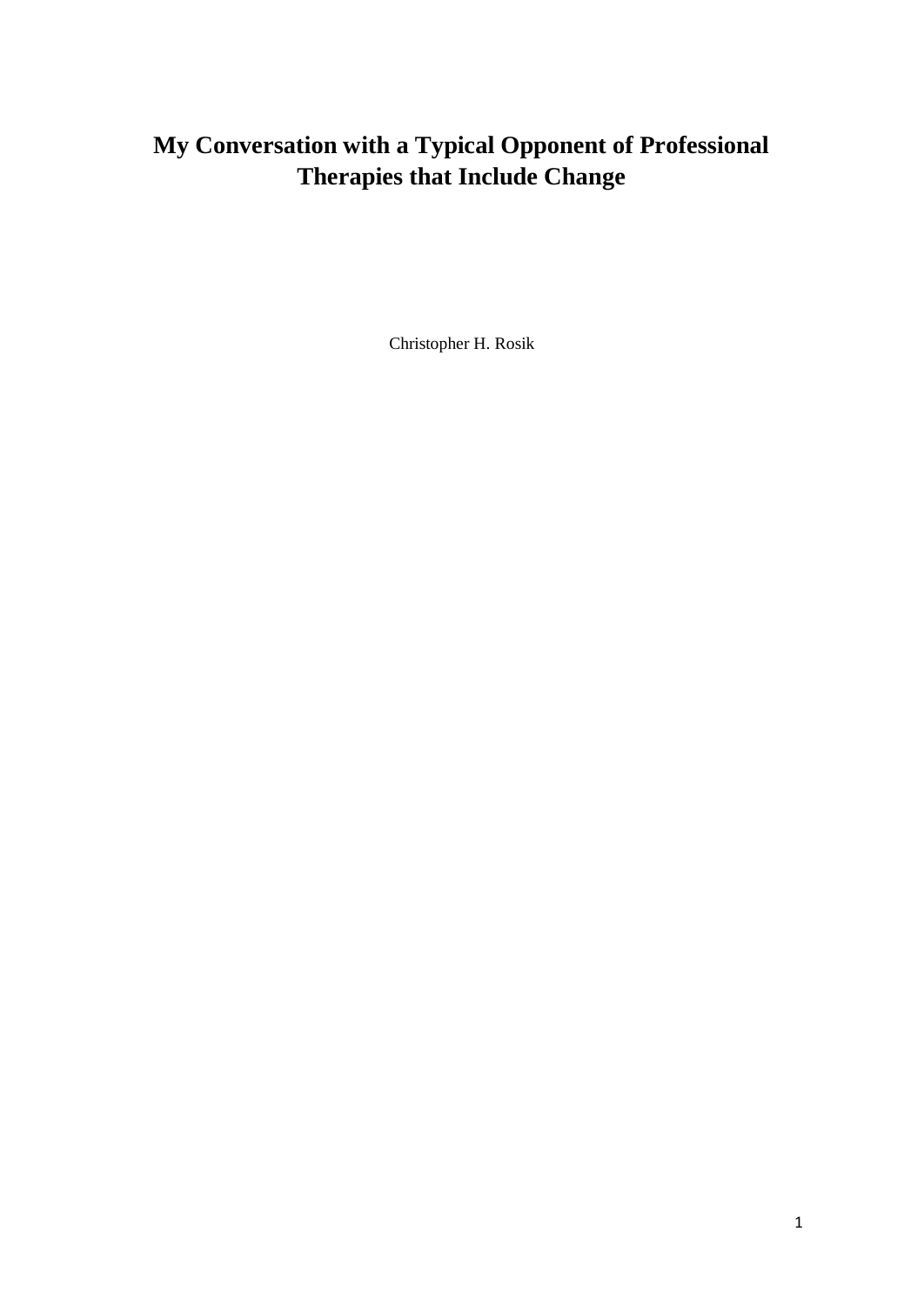#### **Abstract**

*In this article I present in conversational form a hypothetical interaction between myself and a Typical Opponent of Professional Therapies that Include Change (i.e., a Mr. Ty Optic). While hypothetical, this conversation is comprised of responses to common arguments frequently offered by people who are increasingly intent on legally restricting client self-determination and professional speech in the psychological care of unwanted same-sex attractions and behaviors. Through the vehicle of this conversation, I hope to highlight the many difficulties with these arguments, particularly the incomplete or dishonest representation of the scientific record as regards to change in same-sex attractions and behaviors and the false caricatures of licensed therapists who do this work. Those who value clients' rights to choose a professional course of care consistent with their moral, religious, and cultural beliefs are encouraged to familiarize themselves with these responses.*

*Keywords*: same-sex attraction change, professional therapy, legal bans

**Ty Optic**: Christopher, let me start by saying you need to update your perspective. You are clinging to an outdated medical view of homosexuality as some kind of mental disorder or disease that needs to be cured. But only the most rabid flat earth types continue to hold that view, which has been widely discredited by science.

**Christopher Rosik**: Ty, you seem to be largely talking about a world that existed decades ago for the mental health professions as a whole, but which now is rarely found among even those professionals who work with clients in their pursuit of change in unwanted same-sex attractions and behaviors (SSAB). While it seems plausible to me that homosexuality is a developmental adaptation with multiple pathways arising from certain biological and psychosocial environments, this need not imply that it is a mental disorder. Moreover, you seem to be saying that professional therapy only deals with mental disorders, but this a profound misrepresentation. Therapists regularly address issues that are not considered to be mental disorders, such as relationship distress, unplanned pregnancy, or normal grief reactions. Clients with distress about their unwanted SSAB do not come to me with the belief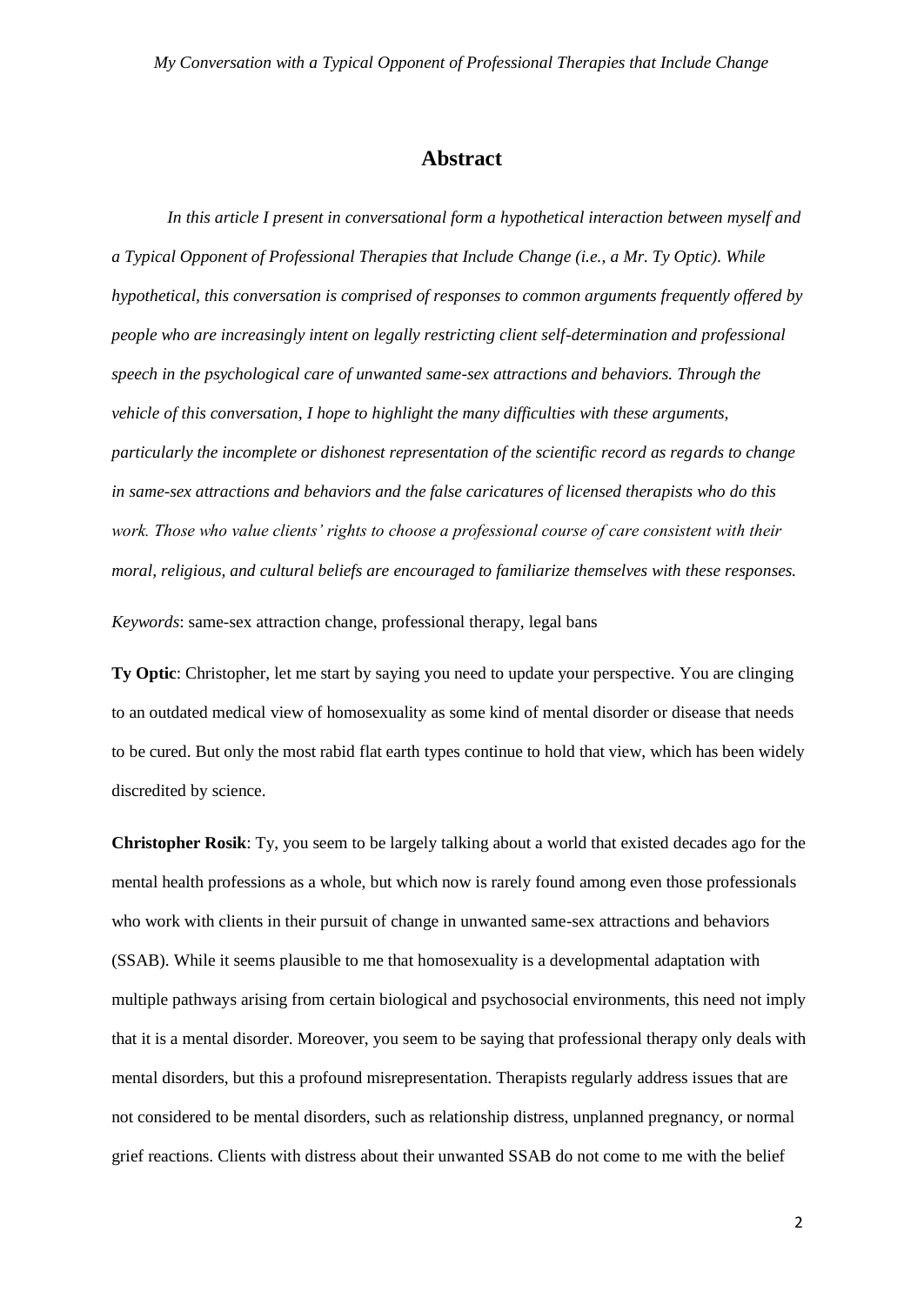that they have a mental disorder needing a cure, but rather they often report a moral and religious problem.

**T.O.**: Okay, so you're basically admitting that you are engaging in a religious practice and not a science-based psychotherapy. You should have been a pastor, not a psychologist.

**C.R.**: It amazes me how often smart people cannot distinguish between religious motivations and clinical practices. Faith-based values often motivate clients to seek psychological care for unwanted SSAB (as well as therapists to provide that care), but the actual provision of that care for professional therapies that are open to change involves mainstream psychological interventions. The sharing of a faith-based worldview by therapist and client in these instances has many positives (Shumway & Waldo, 2012), though there are risks which can be mitigated by adherence to ethical practice and familiarity with sound science concerning sexual orientation. Most of these clients are simply not going to seek out a gay-affirmative therapist whose moral beliefs about sexuality may be unacceptable to them. So to legally prevent them from exploring change with a licensed therapists is to abandon them to unregulated and too often unaccountable religious counselors, with a plausibly greater risk of harm.

**T.O.**: Speaking of sound science, haven't the professional associations concluded that homosexuality is a normal and positive variant of sexual expression, so there would be no client distress apart from internalized homophobia and social stigma?

**C.R.**: The professional associations are making moral and philosophical statements here, not scientific ones. They are blurring the line between science and scientism. Science is simply a methodology, a way of discerning what "is" through empirical research and replication. Scientism is a form of worldview, structured not unlike a religious belief system, which brings certain values and beliefs to the scientific endeavor, and this in turn impacts how findings are interpreted (Auger, 2004; Slife, 2006; Slife & Reber, 2009; Stevenson, 1974). Science as a methodology cannot tell us what should be deemed moral or considered positive (O'Donahue, 1989). This comes from outside of science, and so psychological science does not have a privileged position here, and cannot authoritatively dictate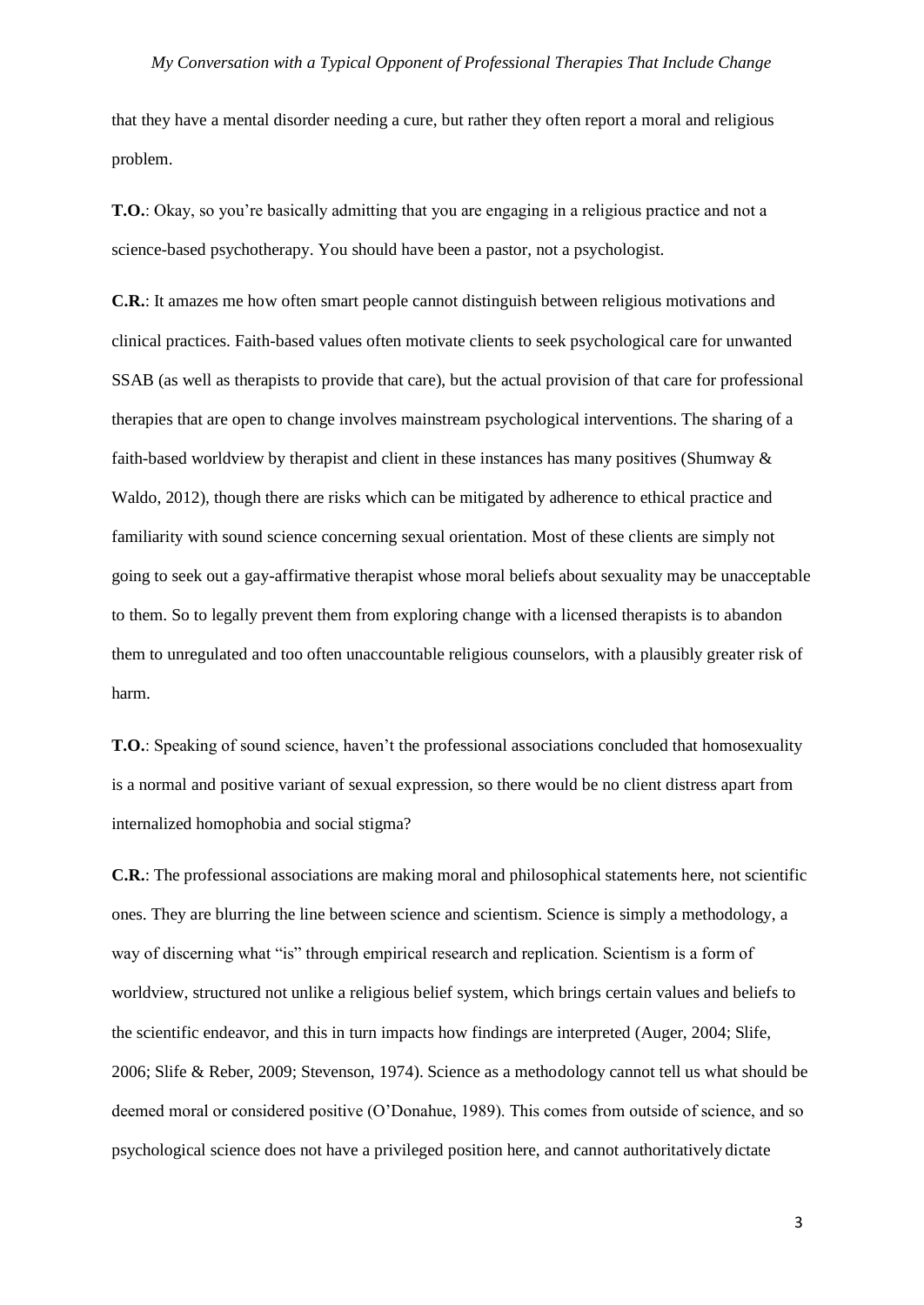ethics and morality to clients who may not share the value system of social scientists regarding SSAB. Of course, science can tell us if certain beliefs and practices may result in greater emotional and medical distress, which could influence how clients with unwanted SSAB respond to their circumstances. This is where adequate informed consent is always critical. But therapists should not subvert client self-determination and restrict therapeutic options simply because of the presence of distress over unwanted SSAB. Clients often pursue psychological care due to deeply held religious and moral beliefs (i.e., that divorce or abortion are wrong) and may experience significant emotional distress in addressing these issues. They should be free to make informed choices about their therapeutic goals that may not quickly allay their presenting distress. This right should not be suspended just because the presenting concern is unwanted SSAB.

**T.O.**: Look, you can't convince me that the distress of clients with so-called "unwanted" SSAB would even be an issue were it not for a society that discriminates and oppresses them.

**C.R.**: Then how would you explain those individuals who seek change-oriented therapy after having embraced a lesbian, gay, or bisexual (LGB) identity but later found it not satisfying? Look, I agree that historically LGB persons have suffered great injustice. Certainly this has been and remains an issue in understanding the mental health differences between the heterosexual and non-heterosexual populations. But despite the overwhelming popularity of the minority stress theory (Meyer, 2003), research suggests that this provides only a partial explanation for sexual orientation health differences.

LGB-related discrimination appears to directly account for less than 9% of the relationship between discrimination (i.e., heterosexism) and well-being and discrimination and psychological distress (Schmitt, Branscombe, Postmes, & Garcis, 2014). Frankly, the science is quite far from definitive in this area (Huebner & Perry, 2015; Lick, Durso, & Johnson, 2013; Lick, Durso, & Johnson, 2013; Savin-Williams, 2006). Many variables theoretically linked to health disparities such as social support, identity concealment, and claiming a gay identity may not play a significant role (Denton, Rostosky, & Danner, 2014; Schmitt et al., 2014). Factors that have the most significant relationship to elevated health problems for LGB persons may not be specifically gay-related but similar to those reported by the general population (Goldbach, Tanner-Smith, Bagwell, & Dunlap,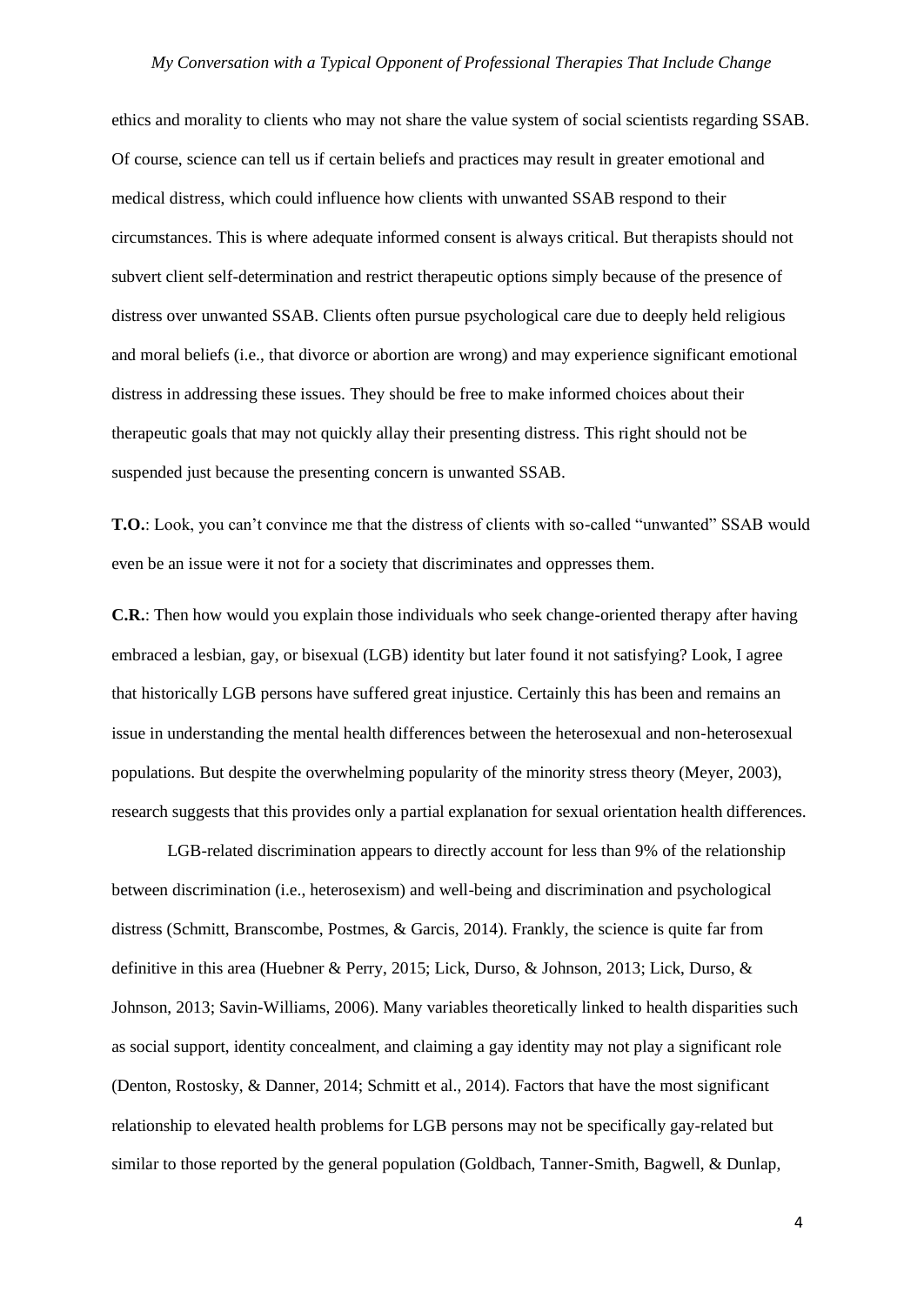2014). And given that studies overwhelmingly are addressing *perceived* discrimination, specific sexual orientation discrimination or stigma may be minimally or unrelated to LGB psychological distress and physical health in the absence of certain intra- or interpersonal processes that might influence or give rise to such perceptions (Schumm, 2014). Alternatively, LGB lifestyles may be inherently more risky than those of heterosexuals because of certain features of LGB social communities (Prestage et al., 2015; Schumm, 2014; Vrangalova & Savin-Williams, 2014).

**T.O.**: It sounds to me as if you are blaming the victim.

**C.R.**: I'm certainly not denying that historically LGB individuals have experienced serious discrimination and victimization. I only want to advocate for a humble scientific stance which acknowledges that there is likely to be much more going on than minority stress, and genuine science should encourage further research with diverse hypotheses rather than let itself be manipulated into the procrustean bed of political agendas.

A truly fascinating case in point are those people who are now categorized as "mostly heterosexual." These individuals tend to view themselves and are viewed by others as essentially heterosexual in their sexual orientation and lifestyle and therefore are likely exposed to much less sexual orientation discrimination and stigma than LGB identified persons. Yet it turns out that mostly heterosexual persons appear to be closer to bisexuals than heterosexuals in their health risks (Vrangalova & Savin-Williams, 2014). Finally, there is also the observation that health disparities between heterosexual and non-heterosexual persons appear to be of a roughly similar magnitude even where the cultural environments differ greatly in their acceptance of homosexual practice (de Graaf, Sandfort, & ten Have, 2006; Sandfort, Bakker, Schellevis, & Vanwesenbeeck, 2006). One hopes, often in vain, that these realities would lead to professional, legislative, and judicial restraint concerning efforts to ban the practice of professional care that allows for change in unwanted SSAB. This is especially crucial when such bans are being justified by an alleged causal link between such practice and sexual orientation health disparities.

**T.O.**: Be that as it may, we do know that attempts to change unwanted SSAB can be harmful, including increased depression and suicide rates among LGB minors. In one study, these youths were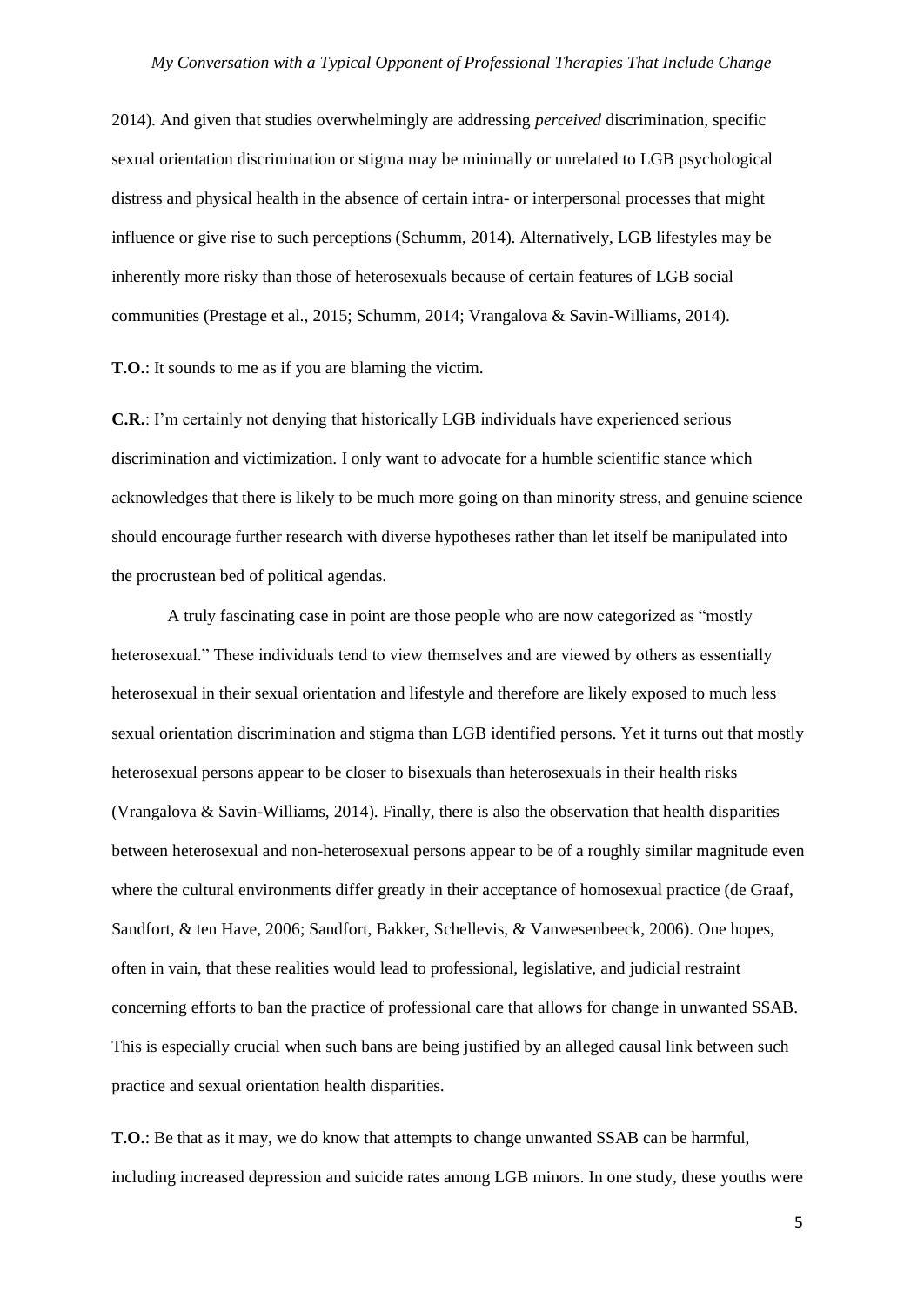8.4 times more likely to report having attempted suicide, 5.9 times more likely to report high levels of depression, 3.4 times more likely to use illegal drugs, and 3.4 times more likely to report having unprotected sexual intercourse compared to peers whose families were accepting of them. This makes it clear what a health menace such attempts to change unwanted SSAB really are.

**C.R.**: Ty, you need to dig into the original source material here and not rely on the talking points of activists. \It sounds as if you do not know that this study by Ryan and colleagues (Ryan, Huebner, Diaz, & Sanchez, 2009) had nothing to do with therapeutic facilitation of change in unwanted SSAB, even though these statistics are regularly cited to support legal bans on professional change efforts with minors. Such efforts are simply presumed to be markers of rejection in the complete absence of any empirical justification and the researchers' own caution that cause and effect interpretations should not be made. While families should be encouraged in the strongest terms to love their child regardless of the direction of his or her sexual attractions, the role of family rejection and suicide is a complex one, with one study even finding that LGB individuals who died by suicide had a *lower*  incidence of family conflict (5.7%) than their heterosexual counter parts (17.1%) (Skerrett, Kolves, & De Leo, 2014). Such findings argue in favor of conducting more research to further understand this issue, not emotional overreactions that misuse scientific findings in order to restrict client rights and threaten professional vocations.

**T.O.**: I've read about some more recent research that proves these therapies to change SSAB cause a lot of harm. What about them?

**C.R.**: You are correct that there have been a few recent studies that appear to show a significant risk of harm (Bradshaw, Dehlin, Crowell, & Bradshaw, 2015; Dehlin, Galliher, Bradshaw, Hyde, & Crowell, 2015; Flentje, Heck, & Cochran, 2013). However, they suffer from some of the same methodological problems that the oft-cited Shidlo and Schroeder (2002) study evidenced (Rosik, 2014). For example, they oversampled people who felt harmed, were religiously disaffected, or who identified as formerly ex-gay. In addition, many of the care providers were religious counselors, not licensed therapists. Utilizing this research to evaluate change-oriented therapies makes no more sense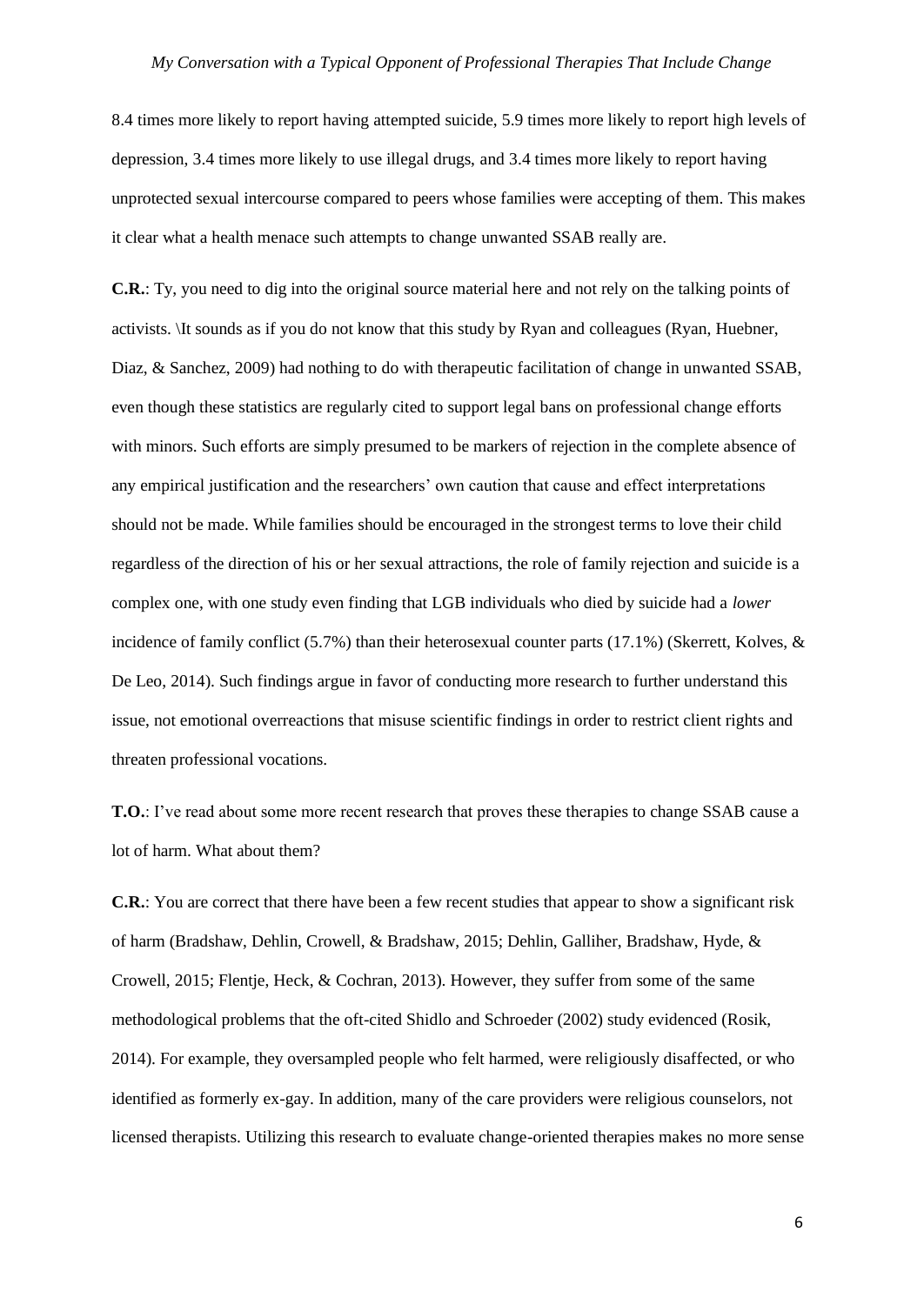than interviewing a sample of former marital therapy patients who had subsequently divorced to determine the effectiveness and harm of marital therapy in general.

**T.O.**: But shouldn't even the potential for harm argue in favor of forbidding such practices, especially when they have not been shown to be effective?

**C.R.**: Regarding accusation of harm, there is plenty of evidence of the "potential for harm" for psychotherapy in general, with 5–10% of adults and 15–24% of minors getting worse from their treatments (Lambert, 2013; Lambert & Ogles, 2004). So claims of potential harm simply cannot be offered as an indictment of therapies allowing for change in unwanted SSAB unless opponents can marshal evidence that the prevalence of harm specific to professionally assisted change efforts is greater than it is for all forms of psychotherapy, and no such data currently exist. As the American Psychological Association (APA, 2009, p. 42) acknowledged in its review of the scientific literature, "Thus, we cannot conclude how likely it is that harm will occur from SOCE" [sexual orientation change efforts].

**T.O.**: And what about the question of whether these practices actually work?

**C.R.**: More than 100 years of experiential evidence, clinical studies, and research has demonstrated that it is possible for some men and women to experience change in SSAB and that therapeutic work may facilitate these shifts (Karten & Wade, 2010; Phelan, Whitehead, & Sutton, 2009; Santero, Whithead, & Ballestero, 2016; Spitzer, 2003). This research is not above critique, of course, as is the case with all research, but critics of this literature seem to view the presence of any study limitations as justification for complete dismissal of the findings.

You will notice that opponents have a much higher standard for methodological rigor when it comes to efficacy of change interventions than they do when addressing the potential for harm, as was the case with the APA (2009) Task Force Report (Jones, Rosik, Williams, & Byrd, 2010). They demand randomized, controlled research designs to prove efficacy and reject case studies of success, but are quick to tout anecdotal accounts of harm in the absence of any controlled, representative research showing harm. This is in spite of the APA's (2009) conclusion that, "Recent SOCE (sexual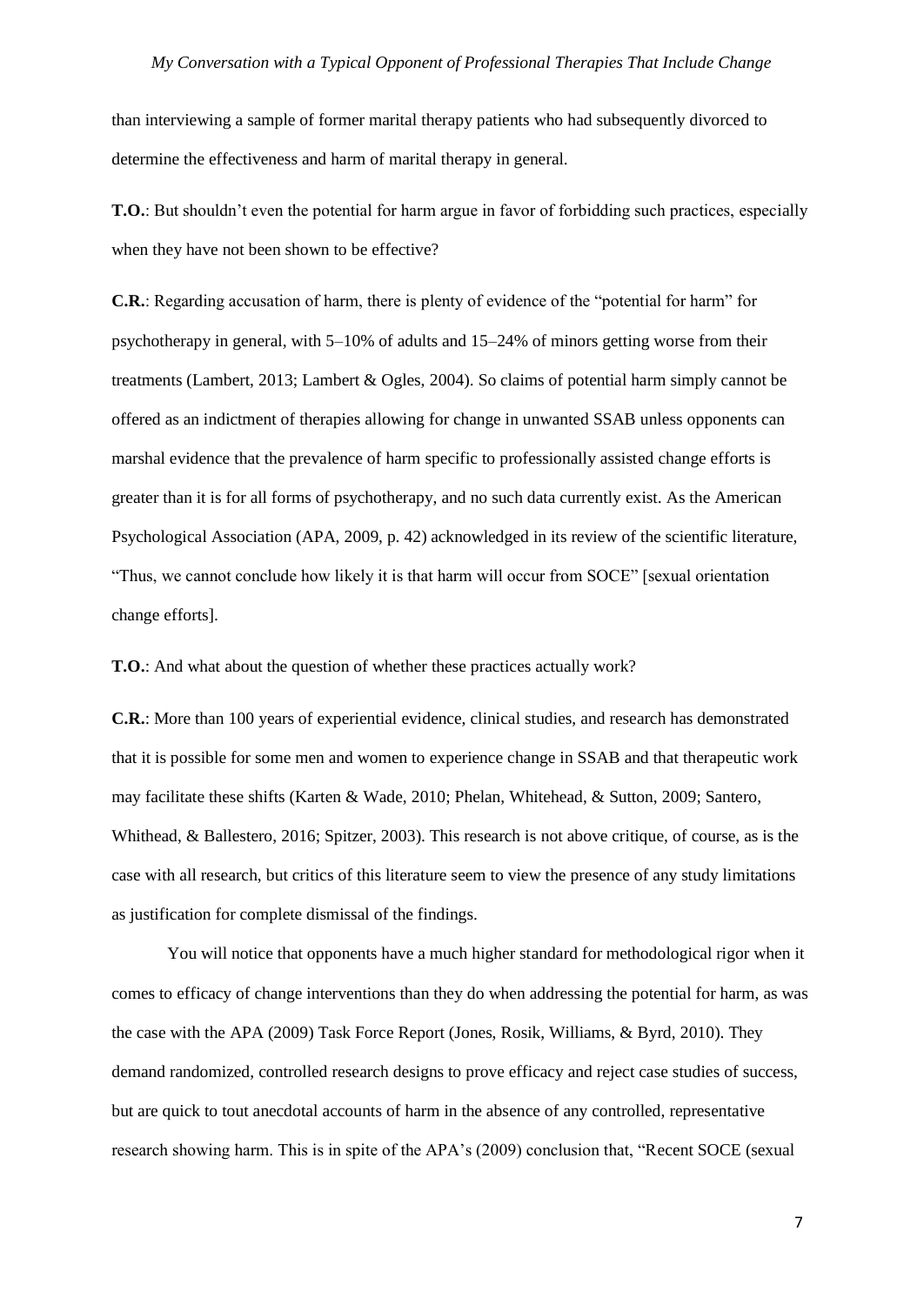orientation change efforts) research cannot provide conclusions regarding efficacy or safety" (p. 3). It's been years now since I and some colleagues invited anyone in the APA to do collaborative work with us to address the issues of efficacy and harm (Rosik, Jones, & Byrd, 2012), but we have not had a single hint of interest. This makes me question the sincerity of opponents' demands for us to conduct the most methodologically rigorous forms of research, especially when many of these same folks are working to create a professional and legal environment completely hostile to the conducting of such studies. One can't be faulted for wondering why anybody would want to conduct any sort of research on a subject that is caught in the legal and ethical crosshairs of politicians and the mental health associations.

**T.O.**: But people are born gay, so it can't be possible for them to change who they really are.

**C.R.**: Many people confuse the issues of volition and cause. Although choice appears to be a factor for some people, especially bisexuals (Herek, Norton, Allen, & Sims, 2010), most people do not experience their non-heterosexuality as a conscious decision. Because of this, people often assume that sexual orientation must be biologically determined. And while biology plays a role in every variety of human behavior, this does not eliminate an important role for human agency in the choices people make in what they do with their SSAB and how such choices influence the manner and degree of its ultimate expression. To put it in more prosaic terms, the biology creates a tendency, not a tyranny. Ty, here's a question for you: If one member of an identical twin pair has same-sex attractions (SSA), what percentage of co-twins will also have SSA?

**T.O.**: I can't say that I know exactly, but it must be pretty high.

**C.R.**: Well, actually, the largest and most rigorous studies of identical twins suggest that if one identical twin has SSA, the co-twin will also have SSA only about 11% for men and 14% for women (Bailey, Dunne, & Martin, 2000; Bearman & Brueckner, 2002; Langstrom, Rahman, Carlstrom, & Lichtenstein, 2010). This may be among the lowest twin concordance rates for any behavioral trait ever measured, and it means that factors the twins have in common, such as genes and upbringing, are mostly not responsible for the SSA. Even the APA has backtracked from an earlier position that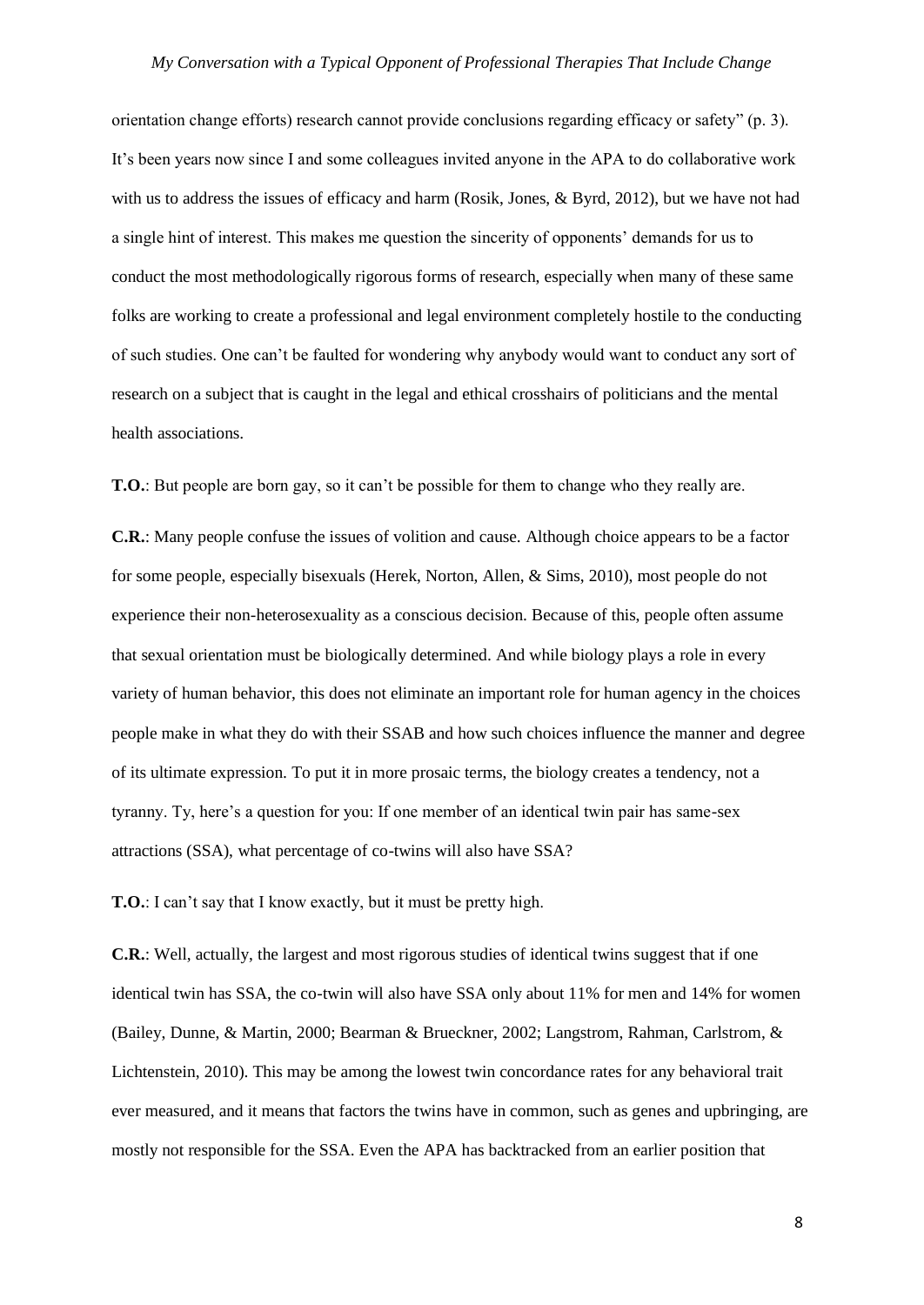biology plays a significant role in SSA (APA, 1998) and has more recently acknowledged that no single factor or set of factors is known to definitively determine SSA (APA, 2008).

**T.O.**: Well, even if there isn't a gay gene, that doesn't mean SSAB can change.

**C.R.**: If you define change as being a simple choice or as the complete elimination of all same-sex attractions for all time, then I would agree with your skepticism. However, if you take the more nuanced understanding of change as occurring on a continuum of change in response to an ongoing dedication to certain emotional, behavioral, and relational practices, then it is very reasonable to conclude that some individuals do experience change that is meaningful and satisfying for them. The same twin studies I noted previously seem to indicate that changes in sexual orientation are more difficult to achieve than changes in depression or personality, but more likely than achieving longterm change in weight loss or criminality (Turkheimer, 2011). This data should prevent coarse and absolute claims of people either "having a choice" or being "hard wired" for their traits, including sexual orientation. Of course, such nuance is not convenient for the activists, and sadly this can result in the compromising of science for political purposes.

**T.O.**: Okay, perhaps I'll grant you that a few people may say they have experienced some sort of change, but a few rare occurrences surely don't change the equation for the overwhelming majority of people who have SSAB. Since so few actually experience any change, I still think it makes sense to prohibit these practices.

**C.R.**: Again, I think you are misinformed about the frequency of change. While research directly addressing therapeutically assisted change in SSAB is limited, there is a growing research literature on sexual orientation fluidity that must inform this discussion (Diamond, 2008; Dickson, Paul, & Hebiison, 2003; Dickson, van Roode, Cameron, Paul, 2010; Far, Diamond, & Boker, 2014; Mock & Eiback, 2010). One large study of adolescents found that 98% of 16- and 17-year-olds experiencing same-sex attractions shifted to experiencing greater opposite sex attractions just one year later (Savin-Williams, Joyner, & Rieger, 2012; Savin-Williams & Ream, 2007; Whitehead & Whitehead, 2014). Large numbers of young non-heterosexual women and (to a slightly lesser extent) non-heterosexual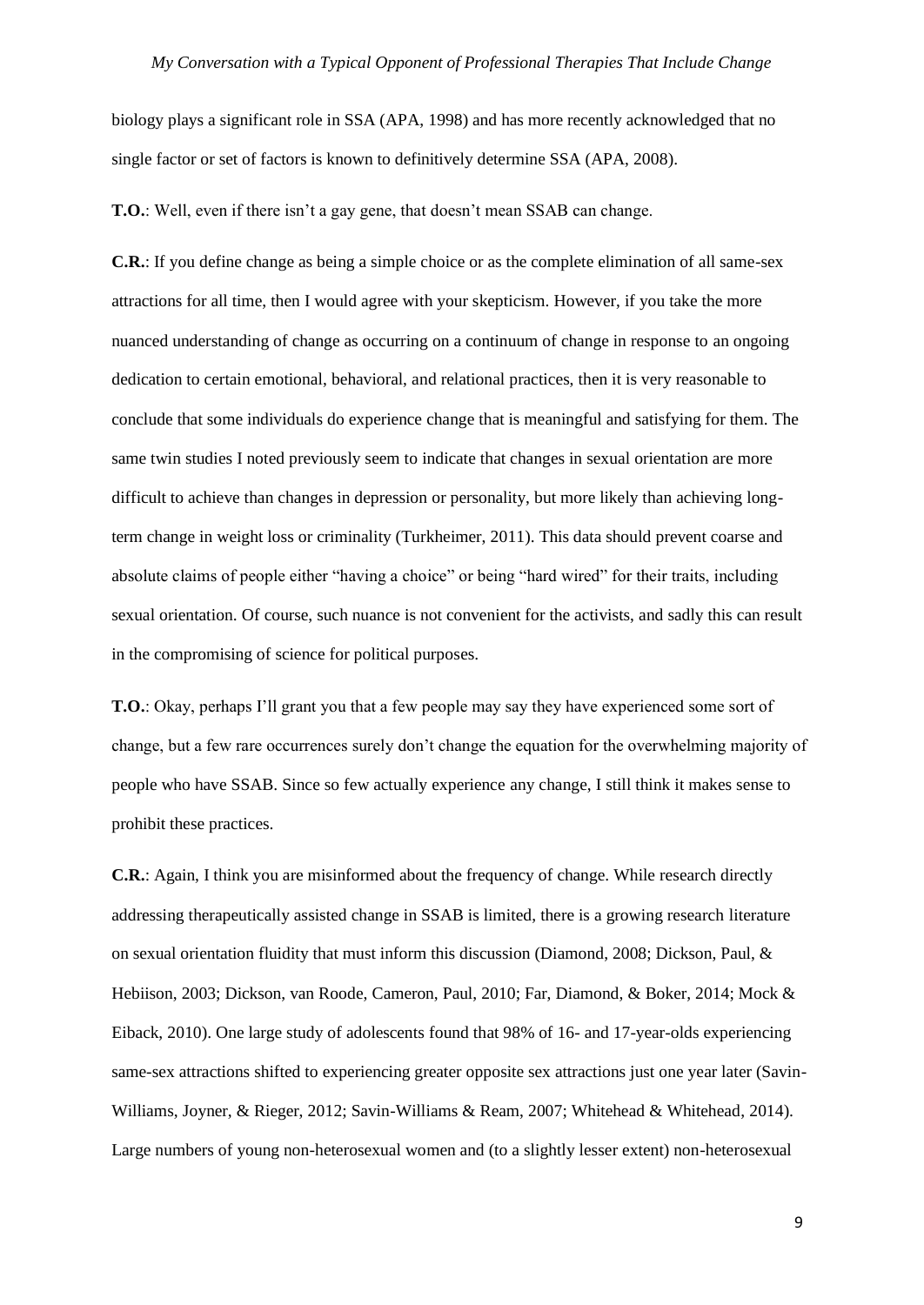men report fluidity in their sexual attractions and identities (Katz-Wise, 2015; Katz-Wise & Hyde, 2015), which typically begins before the age of 18. I find it especially of interest that men who had experienced fluidity believed sexuality was changeable much more than men who did not experience fluidity, who tended to believe that sexuality was something a person is born with. This raises the possibility many non-heterosexual male activists who fight against a client's right to pursue professional care for unwanted SSAB are men who have not experienced change and who assume that this the case for all non-heterosexuals. Therefore they may erroneously assume that all claims of change must either be lies or self-deception.

**T.O.**: But even if this change can occur, what does that have to do with psychotherapy? Don't most of these people indicate that they felt no control over their changes?

**C.R.**: Sure, you are correct that what these studies appear to document is spontaneous change that is often not experienced as a volitional process, though it can be influenced by relational and environmental contexts (Manley, Diamond, & van Anders, 2015). \Nonetheless, the discovery of SSAB fluidity to such an extent certainly makes more plausible claims that professional psychological care has contributed to such change for some people. To quote one research group, "People with changing sexual attractions may be reassured to know that these are common rather than atypical" (Dickson et al., 2013, p. 762). The fact is that many adolescents and young adults with SSA are already shifting toward greater opposite-sex attractions. This raises serious doubts about how dangerous professional psychotherapy really is for people who wish to therapeutically facilitate what may be for them a naturally occurring process of SSAB change. With such changes in SSAB occurring all around us, is it reasonable to maintain that the only place where such change can never happen is in the therapist's office?

**T.O.**: I don't know. From what I've heard, it still seems a stretch to me that so called "reparative therapy" or "conversion therapy" could ever help anyone.

**C.R.**: Well, let me ask you, what do you think goes on in such therapies?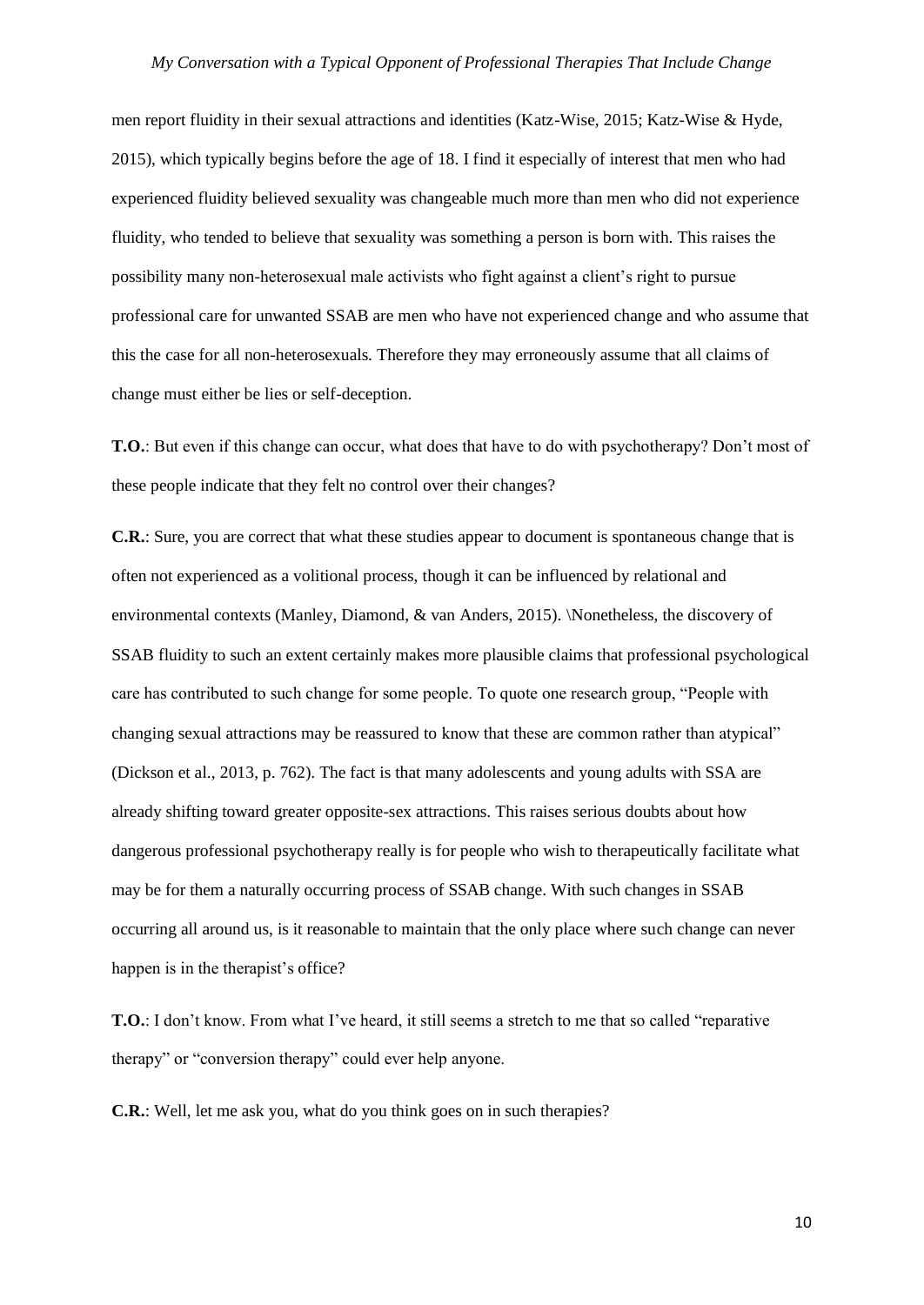**T.O.**: You know, quite a number of abominable things. Therapists like you determine the client's goals and coerce people into pursuing change. I don't know if you do this, but it seems that many of your colleagues are utilizing abusive aversive techniques, such as shocking people's genitals or using chemicals to induce nausea while clients look at gay porn. They tell their clients they must have been sexually abused. I've heard claims that some of these therapists even tell people God hates them and they may even recommend exorcisms.

**C.R.**: Ty, I hear this sort of description all the time. It tells me that you really don't have a clue what modern professional therapy for unwanted SSAB is. Please rely less on the gay activists' blogs for your information. I am pleased to be able to inform you that none of those practices are a part of professional psychological care for unwanted SSAB. Aversive approaches have not been utilized for a long time by the psychological profession, even among those licensed therapists who would entertain a client's request to pursue modification of their SSAB. My colleagues and I always follow the lead of the client in goal setting because we understand that there is no genuine therapeutic process without client self-determination. Nor do we assume every client has a history of childhood sexual abuse, although there is reason from the literature to believe such abuse can be an important influence on the development of SSAB for some people (Beard et al., 2013; Bickham et al., 2007; O'Keefe et al., 2014; Roberts, Glymour, & Koenen, 2013; Wells, McGee, & Beautrais, 2011; Wilson & Widom, 2009; Fields, Malebranche, & Feist-Price, 2008). \Consider the testimony of one participant in a study of the effects of rape upon a non-clinical sample of men: "Before the assault I was straight; however, since the assault I have begun to engage in voluntary homosexual activity. This causes me a great deal of distress as I feel I am not really homosexual, but I cannot stop myself having sex with men. I feel as if having sex with men I am punishing myself for letting the assault happen in the first place" (Walker, Archer, & Davies, 2005, p. 76).

Finally, I for one assure questioning clients of God's love for them and would never recommend exorcisms as a therapeutic intervention. You described an all-too-frequent caricature of these therapies, which would be laughable were it not given credence by so many uninformed people. All of these extremely poor practices you mention, were they actually being used by licensed therapists,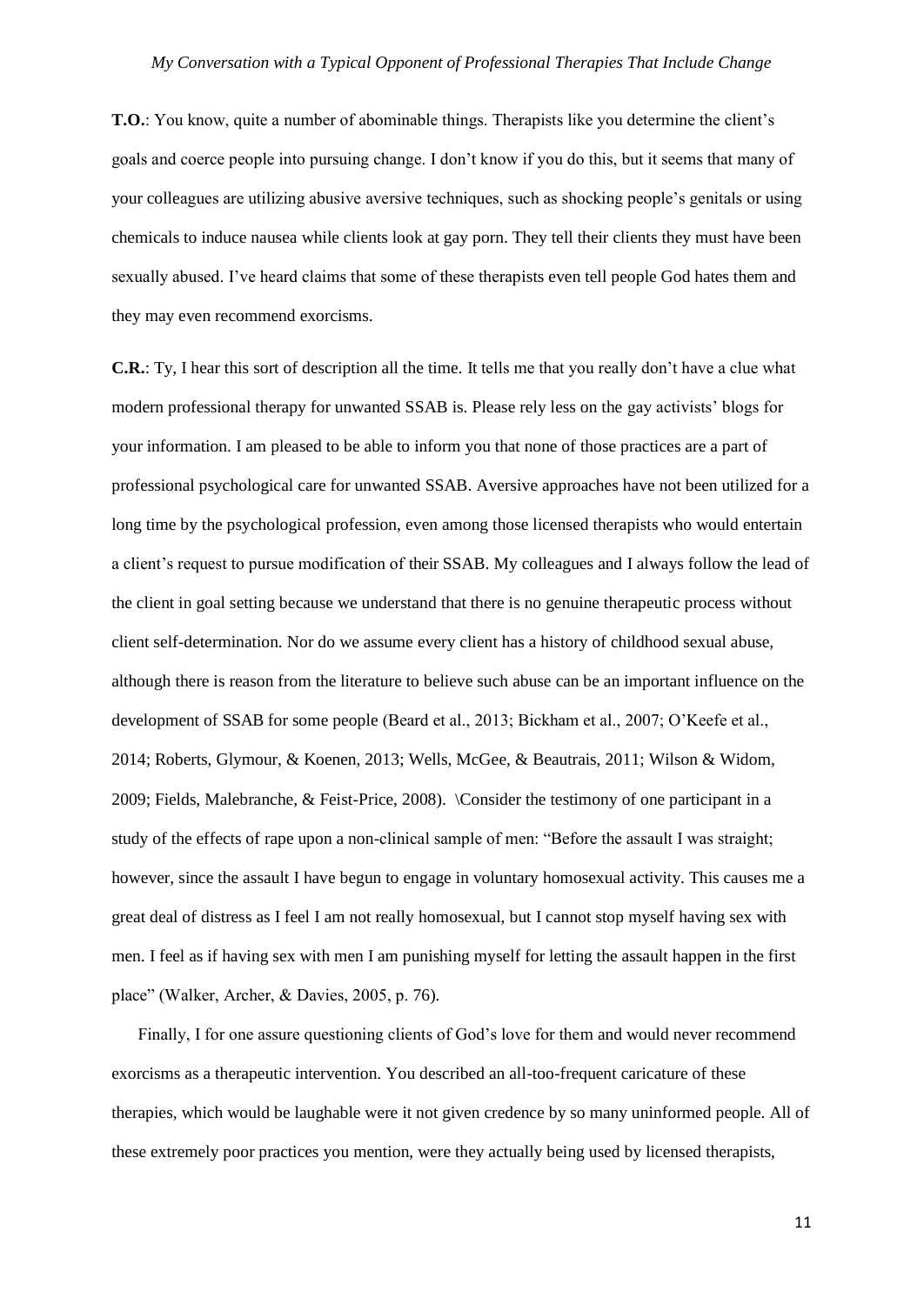would surely result in their loss of licensure under *existing* state laws and regulations. Yet I am not aware of a single therapist who has had to deal with an ethics complaint on such a basis. Bans on professional therapies that allow for change are therefore unnecessary. And what's worse, such laws may leave clients who desire to pursue change feeling abandoned by their therapists and could create serious legal peril for therapists should changes occur in client SSA even when such changes are not a focus of intervention. Ty, these bans in practice are not really bans on therapy at all, but rather aimed at outlawing a particular therapeutic *goal*—a client's goal to pursue change. Legally prohibiting change-allowing therapy is simply not possible because, in point of fact, there is no one special kind of therapy for such clients. Therapists who work in this area typically utilize a number of mainstream interventions that address emotional and cognitive processes as well as certain relational dynamics. While many of these therapists operate from a psychodynamic and developmental perspective, they often incorporate insights from the cognitive, interpersonal, narrative, and psychodrama traditions as well, to name just a few (Hamilton & Henry, 2009).

**T.O.**: Well, if this approach to therapy is so effective, why have so many ex-gay leaders fallen or renounced these practices?

**C.R.**: I think "many" is an overstatement. What you need to know, however, is that most of these leaders operated in religious contexts, which sometimes contributed to unrealistic expectations for complete change and to feeling pressure to portray such change when this was not their experience. Equally critical to recognize is that many of these "ex-ex-gays" never received any professional therapy with a licensed therapist knowledgeable about change in unwanted SSAB. While many individuals find valuable emotional and spiritual support in ministry contexts outside of professional therapy and research indicates that some experience meaningful and significant shifts in their SSAB (Jones and Yarhouse, 2011), this may not always be the case. That some ex-gay organizations may have over-promised change or used unconventional techniques suggests that these organizations would benefit from resources that accurately describe what is scientifically known and not known about sexual orientation and SSAB change (see, for example, www.therapeuticchoice.com).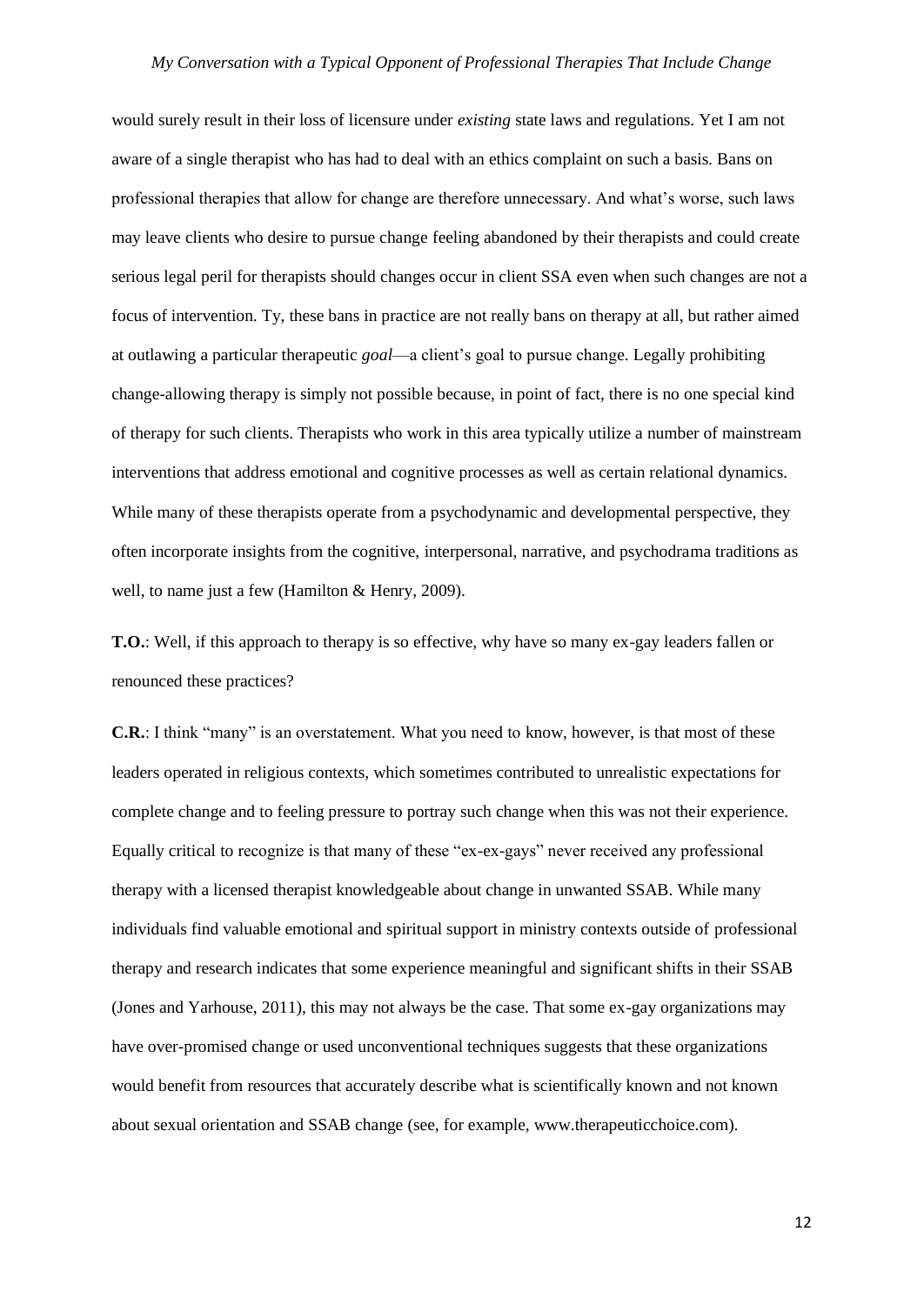**T.O.**: I think this is wishful thinking. I think all of these so called ex-gays really just don't want to acknowledge that they are gay, that their efforts to change have failed, and the failure of their leaders who claimed to have experienced change in SSAB is the smoking gun.

**C.R.**: Ty, I don't recommend relying on such overgeneralizations*.* It could really backfire on you. I mean, I would find it contemptible if someone argued that because some highly influential gay rights leaders have recently been fighting charges of felony sodomy and sexual abuse with teenage boys (Manning, 2014; Mayes, 2015a, 2015b; Willson & Jaquiss, 2015) and felony possession of child pornography (Ho, 2014) that this must be the case for all such leaders. In a similar vein, you can't possibly be an expert on everyone's experience of SSAB change. It just makes you look desperate to win a point when you leave the scientific record and engage in such overgeneralizations.

**T.O.**: Well, what about Spitzer's renunciation of his own study on change that you and others like you are still citing to suggest change occurs? Doesn't that qualify as being part of the scientific record?

**C.R.**: You are mistaken in characterizing Spitzer action as a renunciation of his study (Spitzer, 2003; 2012). He simply decided to reinterpret his findings in what many suspect was a response to pressure from colleagues and activists, a belief that some had misused the study, and a concern for his legacy. In fact, the editor of the prestigious journal where the study was published refused to retract the article, stating that there was no basis for such an action and that the research was sound (Dreger, 2012). So Spitzer simply changed his interpretation, which left many of his participants feeling betrayed (Armelli, Moose, Paulk, & Phelan, 2013). The self-report nature of the study, common to most psychological research, can't *prove* SSAB change. But unless one postulates initial and ongoing self-deception and fabrication by participants to an incredulous degree, Spitzer's study still has something to contribute regarding the possibility of change in SSAB. Moreover, if you are going to reject a study simply because it utilized participant self-reports, then to be consistent you would have to question the validity of most psychological research.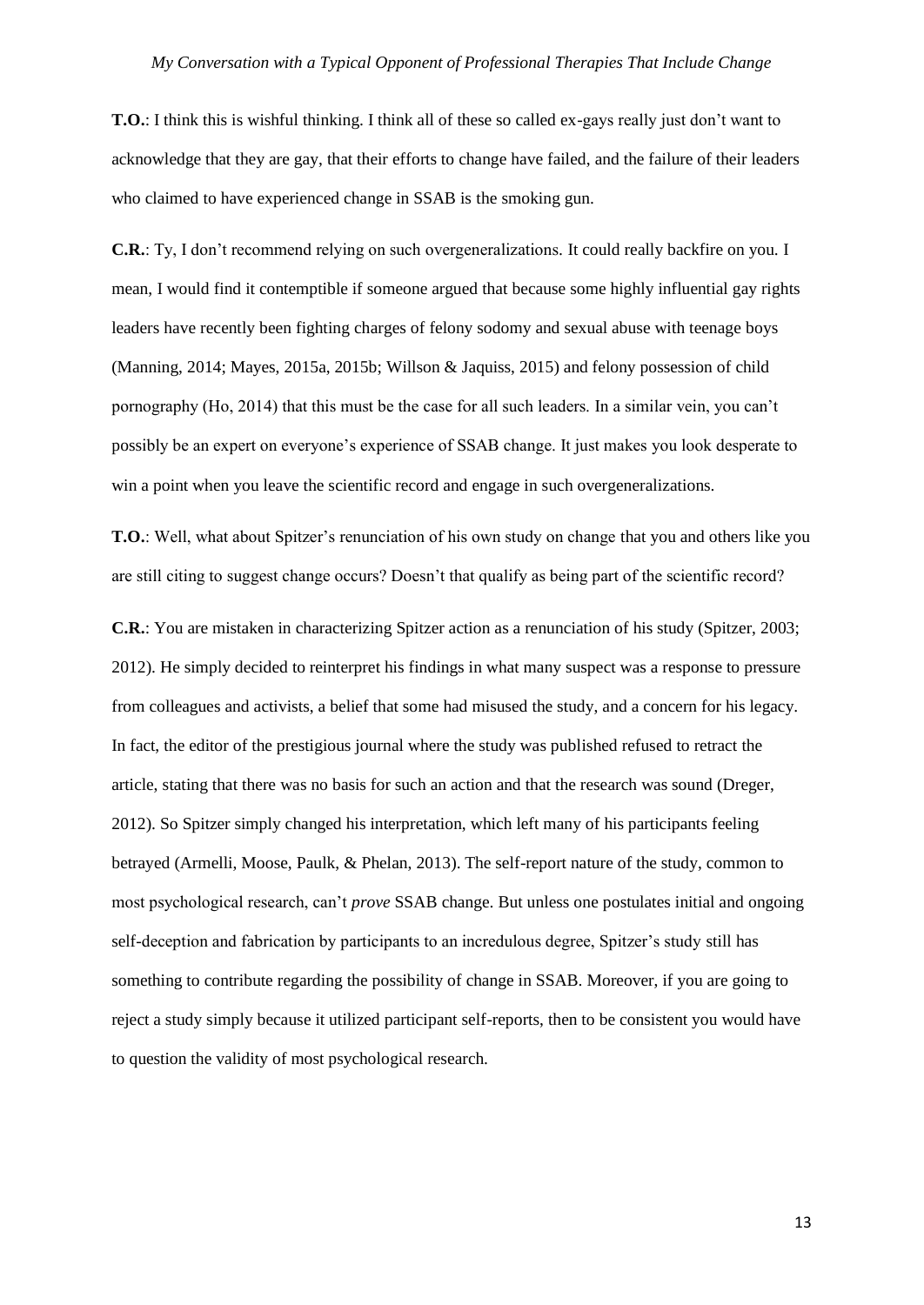**T.O.**: But there is more than Spitzer. Haven't virtually all the mental health and medical associations opposed the practice of attempting to change sexual orientation? That seems to me to be an insurmountable argument against such practices.

**C.R.**: On the face of it, yes, that does sound like the trump card, which is why opponents typically pile on the references to statements by professional associations against such therapies in their arguments. But by looking a little deeper, it's evident things are not that simple. The fact of the matter is that there is little to no ideological diversity in the leadership of these organizations, leading to a left-of-center group think process when addressing contentious social issues, including those involving sexual orientation (Duarte et al., 2015; Redding, 2001, 2012, 2013; Wright & Cummings, 2005). This has an inhibitory influence on the production of diverse scholarship in areas such as SSAB change that might run counter to preferred worldviews and advocacy interests.

**T.O.**: Now you're starting to sound like some sort of wacko conspiracy theorist. Do you have even a shred of evidence for these claims?

**C.R.**: There is no need to manufacture some sort of conspiracy here. This is just what naturally occurs when the leaders of mental health associations all share the same basic values and worldview. Since you asked, allow me to give you a few examples that speak to the issue. I'll bet that you didn't know that in 2011 the American Psychological Association's leadership body—the Council of Representatives—voted 157–0 to support same-sex marriage (Jayson, 2011). Likewise, the leadership of the National Association of Social Workers endorsed a total of 169 federal candidates in the 2014 elections—all of whom were affiliated with the Democratic Party (Pace, 2014). These figures undoubtedly represent a "statistically impossible lack of diversity" (Tierney, 2011). Even the esteemed American Medical Association has been hemorrhaging membership due to supporting leftof-center programs like Obamacare and now represents less than 20% of physicians in America (Pipes, 2011). With statistics such as these, sensible people will take the pronouncements of these associations regarding therapy-assisted SSAB change with a huge grain of salt.

**T.O.**: And why is that? What does this have to do with your misguided therapy?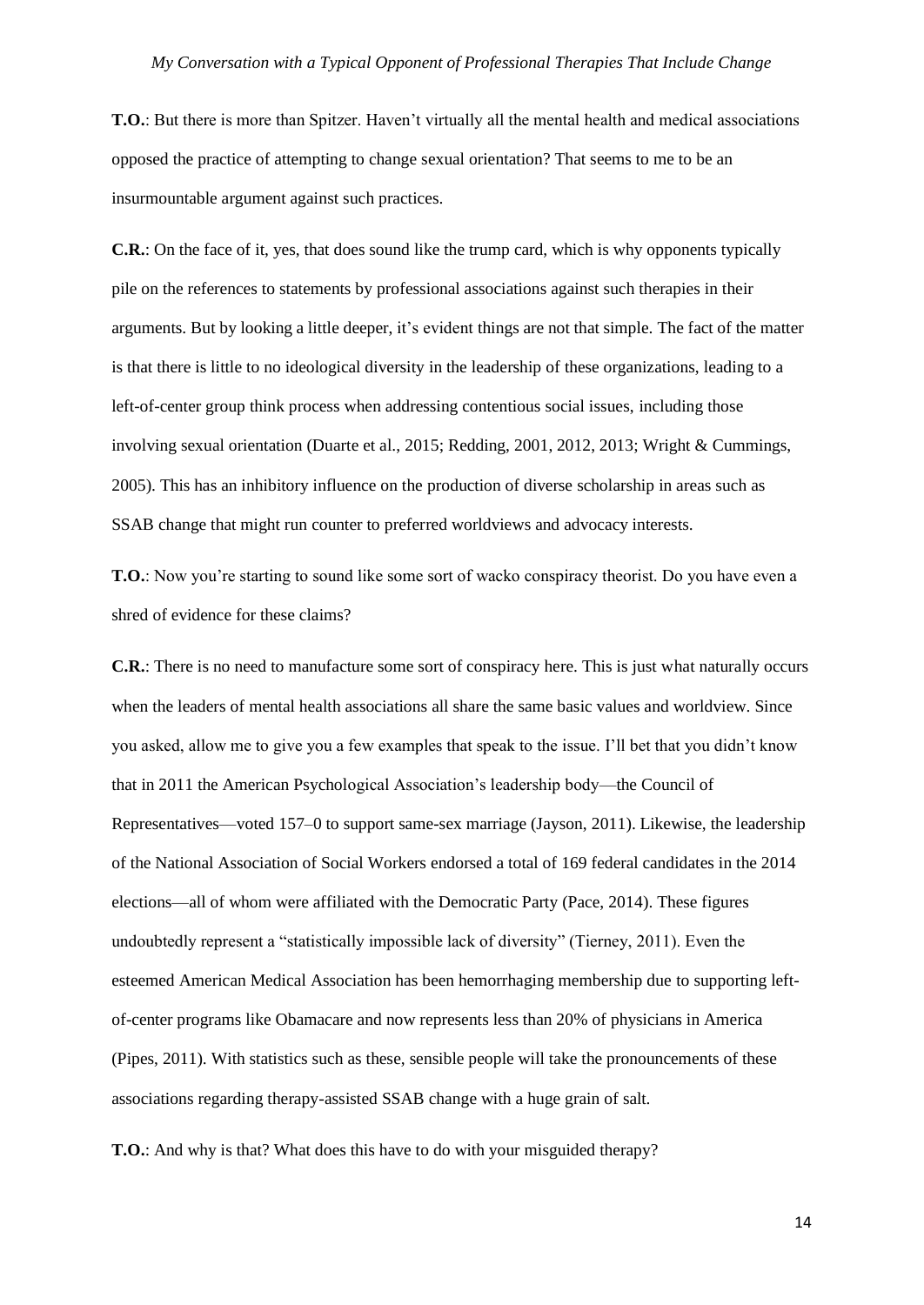**C.R.**: A lot, actually. Consider, for example, that while many qualified conservative psychologists were nominated to serve on the highly influential APA (2009) Task Force that reviewed the scientific literature on change oriented therapies, all of them were rejected. This fact was noted in a book coedited by a past-president of the APA (Yarhouse, 2009). To no one's surprise, only psychologists unsympathetic to change-allowing therapies were appointed—and at least 5 of the 6 Task Force members were LGB identified. It appears that the APA operated with a litmus test when considering Task Force membership—the only views of homosexuality that were tolerated were those the APA deemed acceptable. Of course the APA has every right to stack the deck however they wish on such matters, but they should at least publicly acknowledge that they represent a firmly and consistently left-of-center take on the science and politics of sexual orientation. It's worth noting that such practices have occurred in other arenas within the APA, most recently with revelations about the collusion of high-ranking APA leaders and the U.S. Department of Defense to bend the ethical rules and allow psychologists to participate in enhanced interrogations (i.e., torture) (Ackerman, 2015; Risen, 2015). An APA Presidential Task Force was appointed to weigh in on the ethical issues in 2005, and 6 of the 10 Task Force members had ties to the defense or intelligence communities, thereby compromising their objectivity on the matter. Such manipulation was intended to curry continued favor with and benefits from the Department of Defense for the profession of psychology, and its exposure further highlights the intractably political dimension of the APA.

**T.O.**: All right, I'm really getting tired of this discussion. Frankly, I don't really care about your arguments. I just know in my heart that what you and others like you are trying to do is wrong and should be stopped. Nothing is going to change my mind about that.

**C.R.**: Okay, Ty. I do appreciate your honesty. I have to say your dismissal of scientific findings you don't like sounds a lot like the Ninth Circuit Court of Appeals majority opinion that upheld the constitutionality of California's law preventing minors from talking to licensed therapists in a manner that could be construed as promoting change in SSAB. Preferring politics over science, Judge Graber opined, "And we need not decide whether SOCE actually causes 'serious harms'; it is enough that it could 'reasonably be conceived to be true by the governmental decisions makers.'" Ty, you are of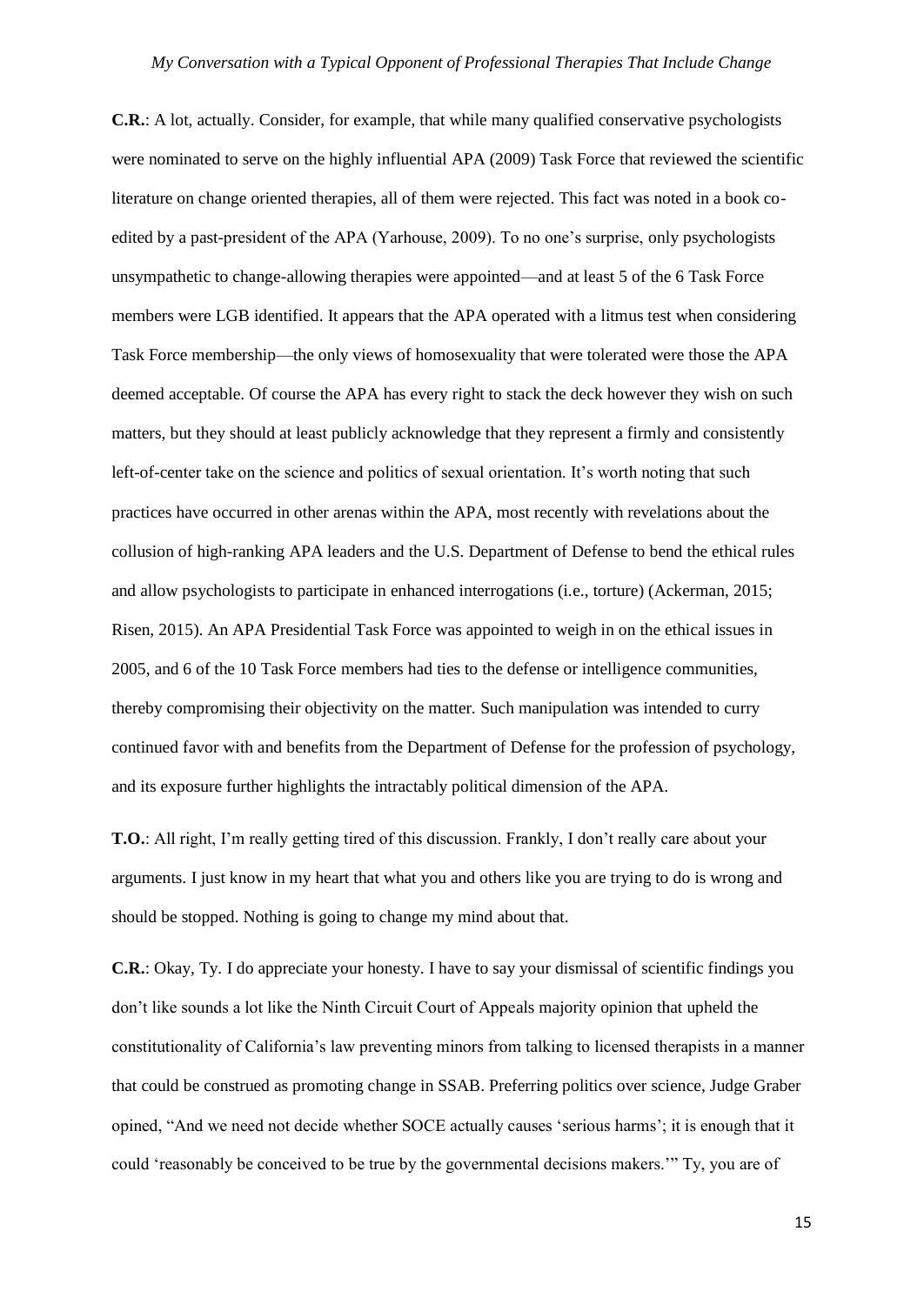course free to go on believing what you want to believe, though I do hope our conversation might help you realize there actually are good people doing this work and doing it with some real basis in the social science research literature. At any rate, I thank you for giving me an opportunity to express my views. I do hope that will continue.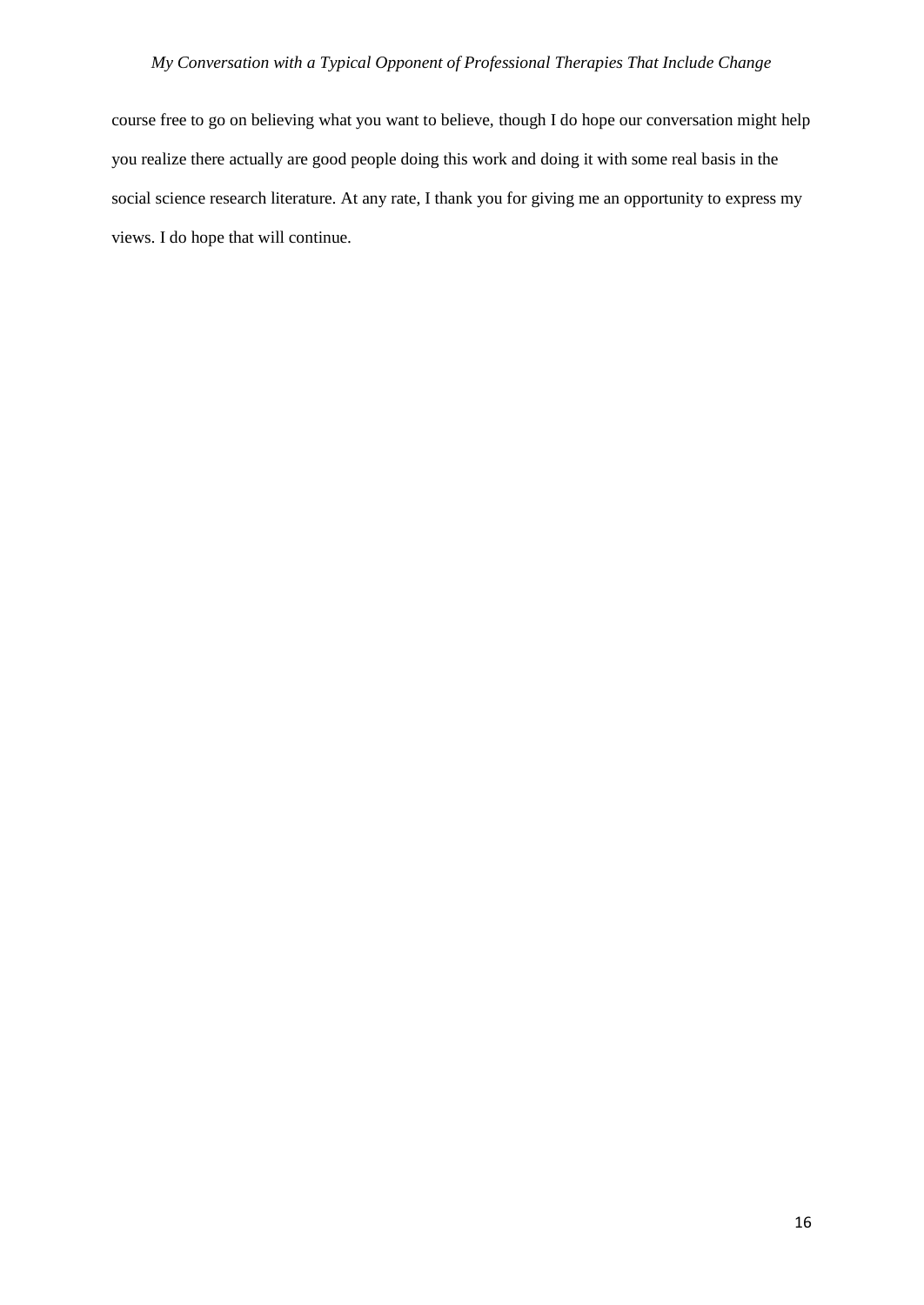## **References**

- Ackerman, S. (2015, July 11). US torture doctors could face charges after report alleges post-9/11 'collusion.' *The Guardian*. Retrieved from [http://www.theguardian.com/law/2015/jul/10/us](http://www.theguardian.com/law/2015/jul/10/us-)torture-doctors-psychologists-apa-prosecution
- American Psychological Association. (1998). *Answers to your questions for a better understanding of sexual orientation and homosexuality*. Washington, DC: Author.
- American Psychological Association. (2008). *Answers to your questions for a better understanding of sexual orientation and homosexuality*. Washington, DC: Author. Retrieved from [www.apa.org/topics/sorientation.pdf](http://www.apa.org/topics/sorientation.pdf)
- American Psychological Association. (2009). *Report of the APA Task Force on appropriate therapeutic responses to sexual orientation*. Retrieved from <http://www.apa.org/pi/lgbt/resources/therapeuticresponse.pdf>
- Armelli, J. A., Moose, E. L., Paulk, A., & Phelan, J. E. (2013). A response to Spitzer's (2012) reassessment of his 2003 study of reparative therapy of homosexuality. *Archives of Sexual Behavior, 41,* 1335–1336*.* doi:10.1007/s10508-012-0032-6
- Auger, R. W. (2004). What we don't know CAN hurt us: Mental health clinicians' implicit assumptions about human nature. *Journal of Mental Health Counseling, 26*, 13–24.
- Bailey, J. M., Dunne, M. P., & Martin, N. G. (2000). Genetic and environmental influences on sexual orientation and its correlates in an Australian twin sample. *Journal of Personality and Social Psychology, 78,* 524–536. doi:10.1037//0022-3514.78.3.524
- Beard, K. W., O'Keefe, S. L., Swindell, S., Stroebel, S. S., Griffee, K., Young, D. H., & Linz, T. D. (2013). Brother-brother incest: Data from an anonymous computerized survey. *Sexual Addiction & Compulsivity, 20*, 217–253. doi:10.1080/10720162.2013.807483
- Bearman, P. S., & Bruckner, H. (2002). Opposite-sex twins and adolescent same-sex attraction. *American Journal of Sociology, 107*, 1179–1205.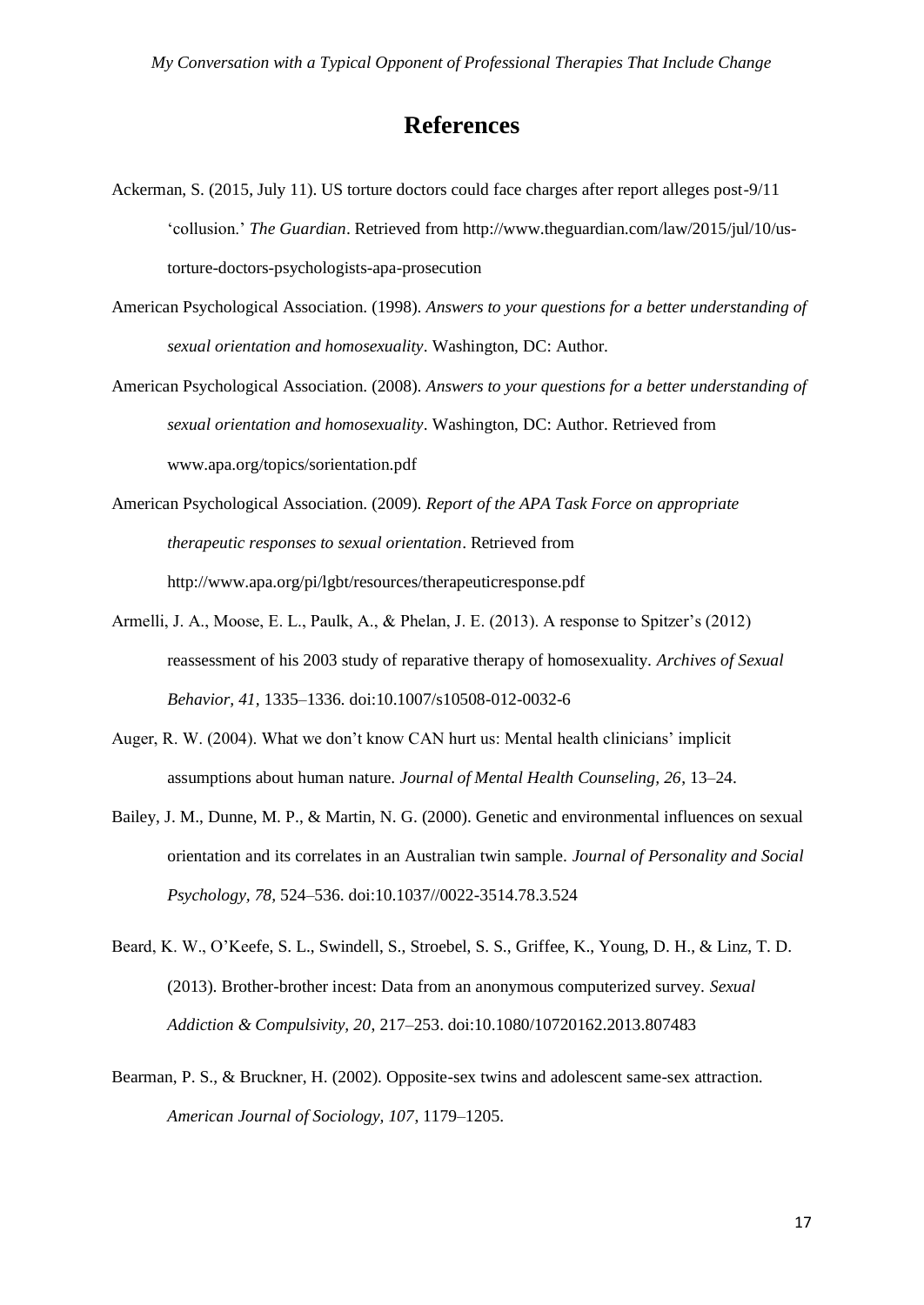- Bickham, P. J., O'Keefe, S. L., Baker, E., Berhie, G., Kommor, M. J., & Harper-Dorton, K. V. (2007). Correlates of early overt and covert sexual behaviors in heterosexual women. *Archives of Sexual Behavior, 36*, 724–740. doi:10.1007/s10508-007-9220-1
- Bradshaw, K., Dehlin, J. P., Crowell, K. A., & Bradshaw, W. S. (2015). Sexual orientation change efforts through psychotherapy for LGBQ individuals affiliated with The Church of Jesus Christ of Latter-day Saints. *Journal of Sex & Marital Therapy, 41*, 391–412*.*  doi:10.1080/0092623X.2014.915907
- de Graaf, R., Sandfort, T. G. M., & ten Have, M. (2006). Suicidality and sexual orientation: Differences between men and women in a general population-based sample from the Netherlands. *Archives of Sexual Behavior, 35*, 253–262. doi:10.1007/s10508-006-9020-z
- Denton, F. N., Rostosky, S. S., & Danner, F. (2014). Stigma-related stressors, coping self-efficacy, and physical health in lesbian, gay, and bisexual individuals. *Journal of Counseling Psychology, 61*, 383–391. doi:10.1037/a0036707
- Dehlin, J. P., Galliher, R. V., Bradshaw, W. S., Hyde, D. C., & Crowell, K.A. (2015). Sexual orientation change efforts among current or former LDS church members. *Journal of Counseling Psychology, 62*, 95–105. doi:10.1037/cou0000011
- Diamond, L. M. (2008). Female bisexuality from adolescence to adulthood: Results from a 10-year longitudinal study. *Developmental Psychology, 44*, 5–14. doi:10.1037/0012-1649.44.1.5
- Dickson, N., Paul, C., & Herbison, P. (2003). Same-sex attraction in a birth cohort: Prevalence and persistence in early adulthood. *Social Science & Medicine, 56*, 1607–1615. doi:10.1016/S0277-9536(02)00161-2
- Dickson, N., van Roode, T., Cameron, C., & Paul, C. (2010). Stability and change in same-sex attraction, experience, and identity by sex and age in a New Zealand birth cohort. *Archives of Sexual Behavior, 42*, 753–763. doi:10.1007/s10508-012-0063-x
- Dreger, A. (2012, April 11). How to ex an ex-gay" study. [Web log post]. Retrieved from <http://psychologytoday.com/blog/fetishes-i-dont-get/201204/how-ex-ex-gay-study>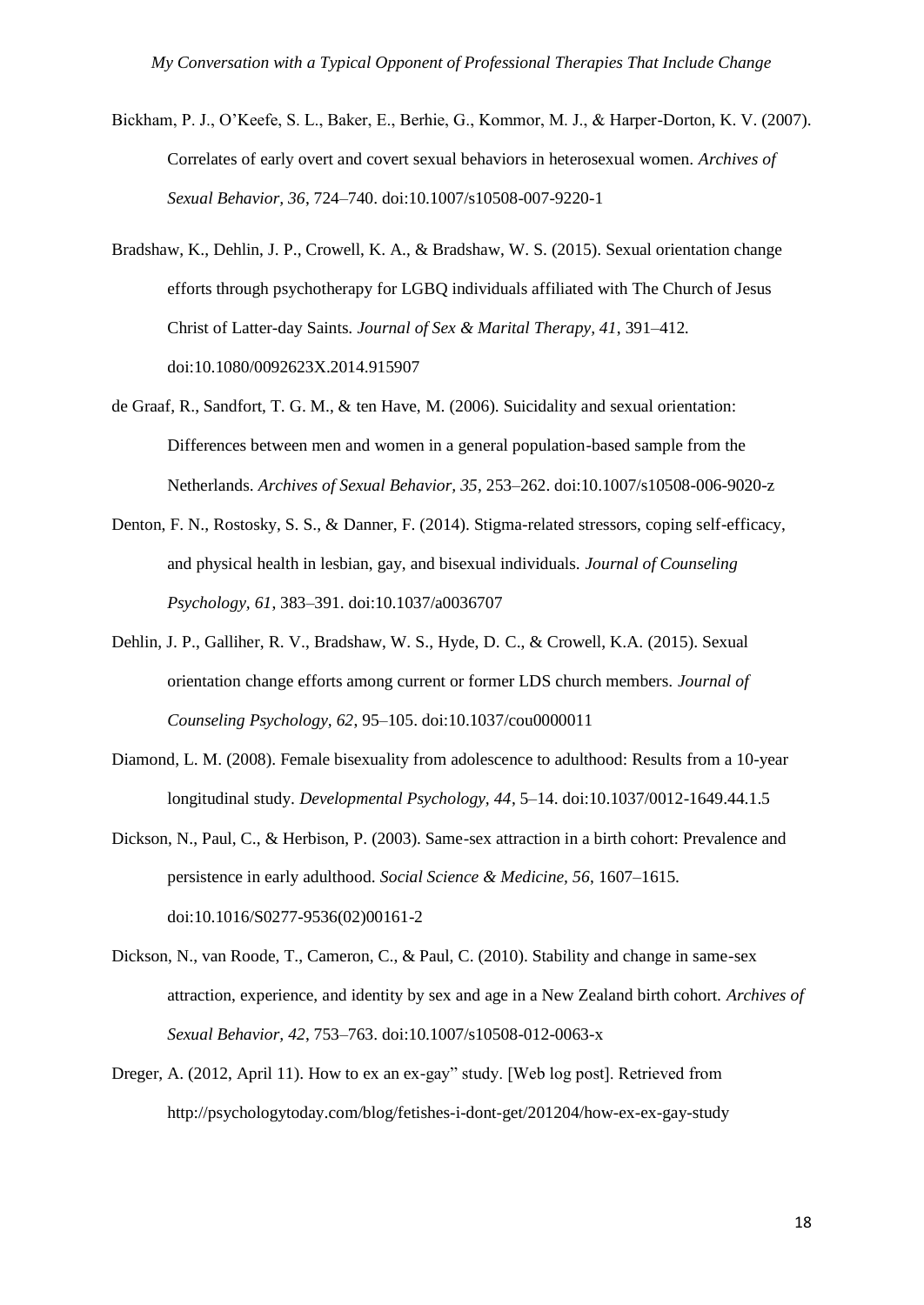- Duarte, J. L., Crawford, J. T., Stern, S., Haidt, J., Jussim, L., & Tetlock, P. E. (2015). Ideological diversity will improve psychological science. *Behavioral and Brain Sciences, 38*, 1–13. doi:10/1017/s0140525x14000430
- Farr, R. H., Diamond, L. M., & Boker, S. M. (2014). Female same-sex sexuality from a dynamical systems perspective: Sexual desire, motivation, and behavior. *Archives of Sexual Behavior, 43*, 1477–1490. doi:10.1007/s10508-014-0378-z
- Fields, S. D., Malebranche, D., & Feist-Price, S. (2008). Childhood sexual abuse in black men who have sex with men: Results from three qualitative studies. *Cultural Diversity and Ethnic Minority Psychology, 14*, 385–390. doi:10.1037/1099-9809.14.4.385
- Flentje, A., Heck, N. C., & Cochran, B. N. (2013). Sexual reorientation therapy interventions: Perspectives of ex-ex-gay individuals. *Journal of Gay & Lesbian Mental Health, 17*, 256– 277. doi:10.1080/19359705.2013.773268
- Goldbach, J. T., Tanner-Smith, E. E., Bagwell, M., & Dunlap, S. (2014). Minority stress and substance use in sexual minority adolescents: A meta-analysis. *Prevention Science, 15*, 350– 363. doi:10.1007/s11121-013-0393-7
- Hamilton, J. H., & Henry, P. J. (2009). *Handbook of therapy for unwanted homosexual attractions.* Camarillo, CA: Xulon Press.
- Herek, G. M., Norton, A. T., Allen, T. J., & Sims, C. L. (2010). Demographic, psychological, and social characteristics of self-identified lesbian, gay, and bisexual adults in a US probability sample*. Sexuality Research and Social Policy, 7*, 176–200.
- Ho, V. (2014, March 6). S.F. gay rights advocate sentenced for child porn. *SFGATE.* Retrieved from <http://www.sfgate.com/crime/article/S-F-gay-rights-advocate-sentenced-for-child-porn->5292163.php
- Huebner, D. M., & Perry, N. S. (2015). Do behavioral scientists really understand HIV-related sexual risk behavior? A systemic review of longitudinal and experimental studies predicting sexual behavior. *Archives of Sexual Behavior, 44*, 1915–1936. doi:10.1007/s10508-015-0482-8
- Jayson, S. (2011, August 5). Citing new research, psychology group supports gay marriage. *USA Today*. Retrieved from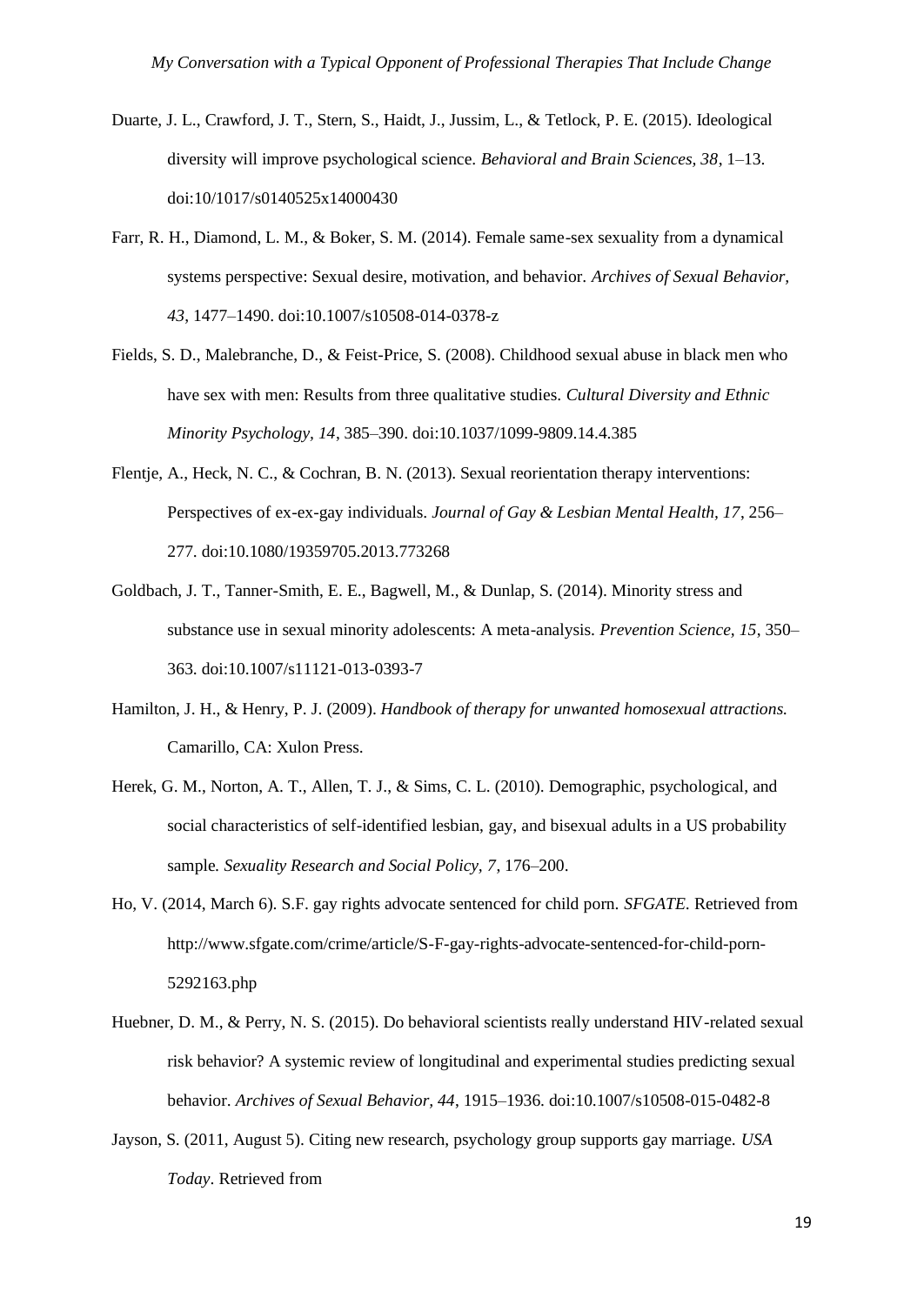[http://usatoday30.usatoday.com/news/health/wellness/marriage/story/2011/08/Citing-new](http://usatoday30.usatoday.com/news/health/wellness/marriage/story/2011/08/Citing-new-)research-psychology-group-supports-gay-marriage/49798054/1

- Jones, S. L., Rosik, C. H., Williams, R. N., & Byrd, A. D. (2010). A scientific, conceptual, and ethical critique of the report of the APA Task Force on sexual orientation. *The General Psychologist, 45*(2), 7–18. Retrieved May 31, 2011, from<http://www.apadivisions.org/division->1/publications/newsletters/general/2010/10-issue.pdf
- Jones, S. L., & Yarhouse, M. A. (2011). A longitudinal study of attempted religiously mediated sexual orientation change. *Journal of Sex & Marital Therapy, 37*, 404–427. doi:10.1080/0092623X.2011.607052
- Karten, E. Y., & Wade, J. C. (2010). Sexual orientation change efforts in men: A client perspective. *Journal of Men's Studies, 18*, 84–102.
- Katz-Wise, S. L. (2015). Sexual fluidity in young adult women and men: Associations with sexual orientation and sexual identity development. *Psychology & Sexuality, 6*, 189–208. doi:10.1080/19419899.2013.876445
- Katz-Wise, S. L., & Hyde, J. S. (2015). Sexual fluidity and related attitudes and beliefs among young adults with a same-gender orientation. *Archives of Sexual Behavior, 44*, 1459–1470. doi:10.1007/s10508-014-0420-1
- Lambert, M. J. (2013). The efficacy and effectiveness of psychotherapy. In Michael J. Lambert (Ed.), *Bergin and Garfield's Handbook of Psychotherapy and Behavior Change* (6<sup>th</sup> Edition). Hoboken, NJ: Wiley. 169–218.
- Lambert, M. J., & Ogles, B. M. (2004). *The efficacy and effectiveness of psychotherapy.* New York: Wiley.
- Langstrom, N., Rahman, Q., Carlstrom, E., & Lichtenstein, P. (2010). Genetic and environmental effects on same-sex sexual behavior: A population study of twins in Sweden. *Archives of Sexual Behavior, 39,* 75–80. doi:10.1007/s10508-008-9386-1
- Lick, D. J., Durso, L. E., & Johnson, K. L. (2013). Minority stress and physical health among sexual minorities. *Perspectives on Psychological Science, 8*, 521–548.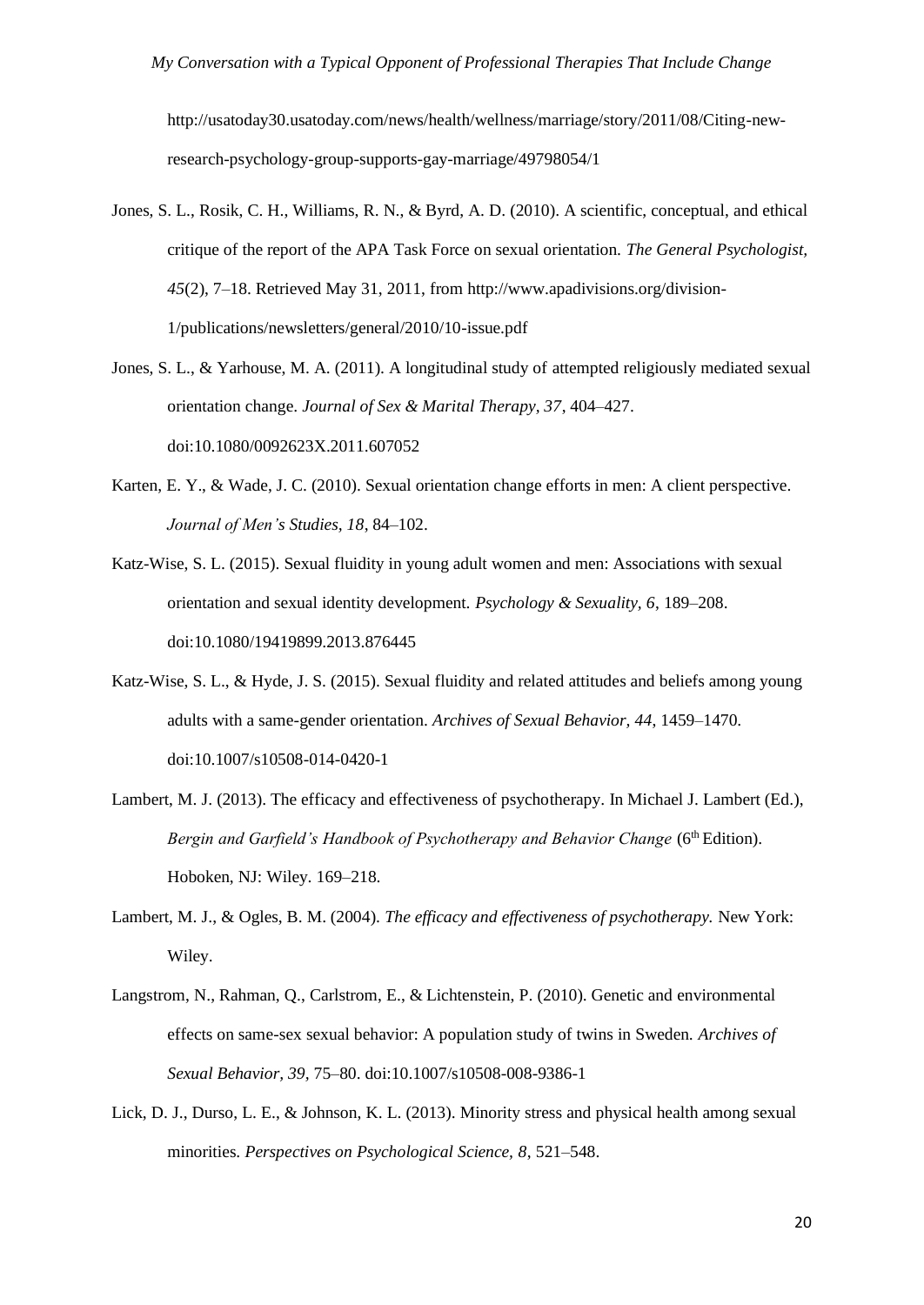doi:10.1177/1745691613497965

- Manley, M. H., Diamond, L. M., & van Anders, S. M. (2015). Polyamory, monoamory, and sexual fluidity: A longitudinal study of identity and sexual trajectories. *Psychology of Sexual Orientation and Gender Diversity, 2*, 168–180.
- Manning, J. (2014, December 4). Terry Bean: Charges of sex with a minor cast shadow over gay rights crusader's accomplishments. *The Oregonian*. Retrieved from [http://www.oregonlive.com/politics/index.ssf/2014/12/post\\_166.html#incart\\_story\\_package](http://www.oregonlive.com/politics/index.ssf/2014/12/post_166.html#incart_story_package)
- Mayes, S. (2015a, August 28). With star witness absent, sex crimes case against Terry Bean and exboyfriend will be dismissed. *The Oregonian*. Retrieved from [http://www.oregonlive.com/portland/index.ssf/2015/08/with\\_star\\_witness\\_absent\\_sex\\_c.html](http://www.oregonlive.com/portland/index.ssf/2015/08/with_star_witness_absent_sex_c.html)
- Mayes, S. (2015b, September 11). Gay activist Terry Bean's ex-boyfriend acquitted of sex crimes; jurors question Bean's hidden role. *The Oregonian*. Retrieved from [http://www.oregonlive.com/portland/index.ssf/2015/09/gay\\_activist\\_terry\\_bean\\_ex-boy.html](http://www.oregonlive.com/portland/index.ssf/2015/09/gay_activist_terry_bean_ex-boy.html)
- Mock, S. E., & Eibach, R. P. (2012). Stability and change in sexual orientation identity over a 10-year period in adulthood. *Archives of Sexual Behavior, 41*, 641–648. doi:10.1007/s10508-011- 9761-1
- Meyer, I. H. (2003). Prejudice, social stress, and mental health in lesbian, gay, and bisexual populations: Conceptual issues and research evidence. *Psychological Bulletin, 129*, 674–697. doi:10.1037/0033-2909.129.5.674
- O'Donahue, W. T. (1989). The (even) bolder model: The clinical psychologist as metaphysicianscientist-practitioner. *American Psychologist, 44*, 1460–1468.
- O'Keefe, S. L., Beard, K. W., Swindell, S., Stroebel, S. S., Griffee, K., & Young, D. H. (2014). Sister-brother incest: Data from anonymous computer assisted self interviews. *Sexual Addiction & Compulsivity, 21*, 1–38. doi:10.1080/10720162.2013.877410
- Pace, P. R. (2014, October). NASW PACE prepares for candidate endorsements. *NASWnews, 59*(9), 1. Retrieved from https:/[/www.socialworkers.org/pubs/news/2014/10/pace-candidate](http://www.socialworkers.org/pubs/news/2014/10/pace-candidate-)endorsements.asp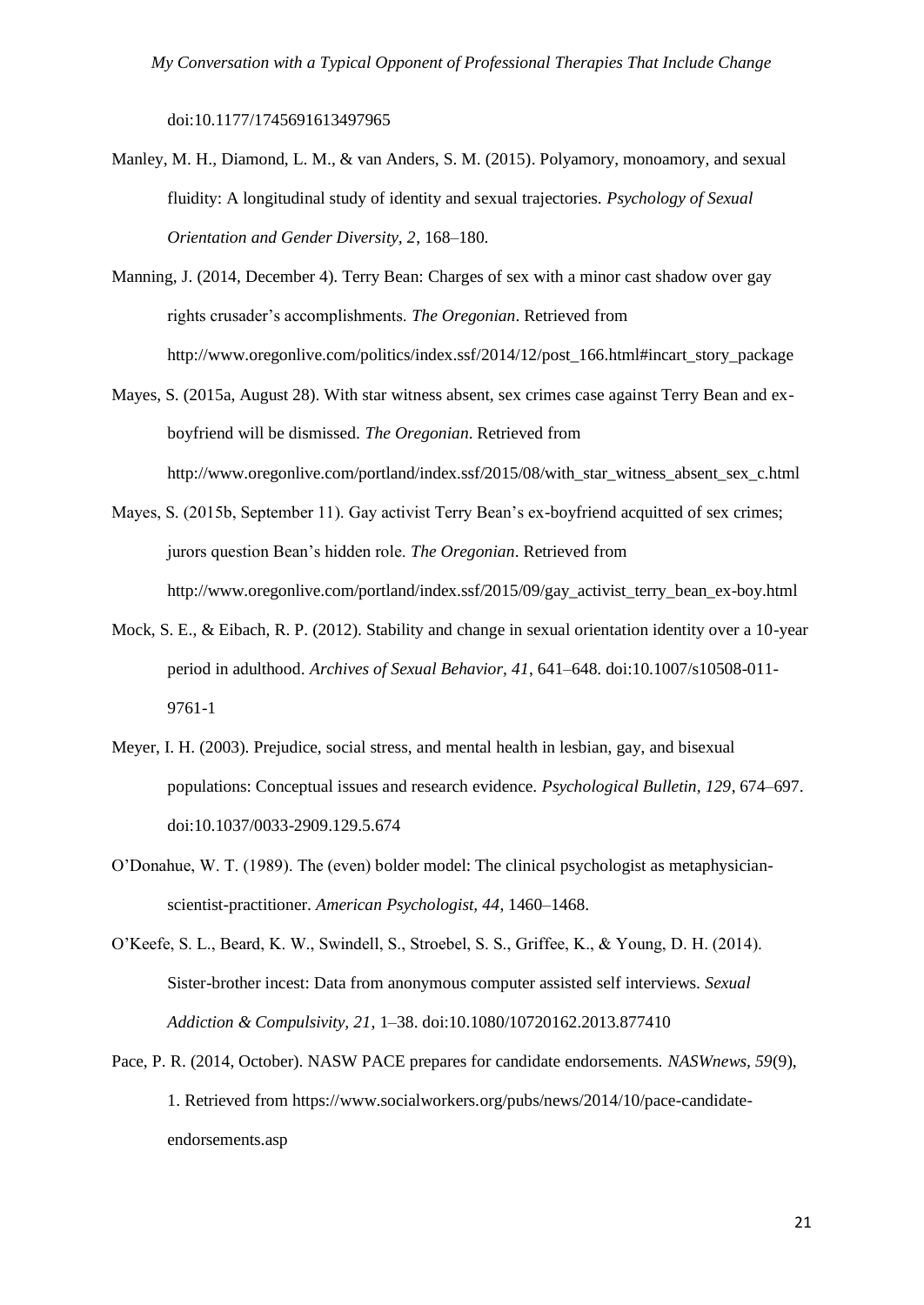- Phelan, J. E., Whitehead, N., & Sutton, P. M. (2009). What the research shows: NARTH's response to the APA claims on homosexuality. *Journal of Human Sexuality, 1*, 5–118. Retrieved from <http://www.scribd.com/doc/115507777/Journal-of-Human-Sexuality-Vol-1>
- Pipes, S. (2011, September 26). Doctors and AMA split over contentious issue of ObamaCare. *Forbes*. Retrieved from [http://www.forbes.com/sites/sallypipes/2011/09/26/doctor-and-ama](http://www.forbes.com/sites/sallypipes/2011/09/26/doctor-and-ama-)split-over-contentious-issue-of-obamacare/
- Prestage, G., Brown, G., De Wit, J., Bavinton, B., Fairley, C., Maycock, B., Batrouney, C., Keen, P., Down, I., Hammoud, M., & Zablotska, I. (2015). Understanding gay community subcultures: Implications for HIV prevention. *AIDS and Behavior, 19*, 2224–2233. doi:10.1007/s10461- 015-1027-9
- Redding, R. E. (2001). Sociopolitical diversity in psychology. *American Psychologist, 56*, 205–215. doi:10.1037//0003-066X.6.3.205
- Redding, R. E. (2012). Likes attract: The sociopolitical groupthink of (social) psychologists. *Perspectives on Psychological Science, 7*, 512–515. doi:10.1177/1745691612455206
- Redding, R. E. (2013). Politicized science. *Society, 50*, 439–446. doi: 10.1007/s12115-013-9686-5
- Risen, J. (2015, July 10). Outside psychologists shielded U.S. torture program, report finds. *New York Times*. Retrieved from [http://www.nytimes.com/2015/07/11/us/psychologists-shielded-us](http://www.nytimes.com/2015/07/11/us/psychologists-shielded-us-)torture-program-report-finds.html? $r=0$
- Roberts, A. L., Glymour, M. M., & Koenen, K. C. (2013). Does maltreatment in childhood affect sexual orientation in adulthood? *Archives of Sexual Behavior, 42*, 161–171. doi:10.1007/s10508-012-0021-9
- Rosik, C. H. (2014). The reincarnation of Shidlo & Schroeder (2002): New studies introduce anti-SOCE advocacy research to a new generation. *Journal of Human Sexuality, 6*, 23–49. Retrieved from [http://www.narth.com/#!reincarnation-of-shidlo--/c1tch](http://www.narth.com/%23!reincarnation-of-shidlo--/c1tch)
- Rosik, C. H., Jones, S. L., & Byrd, A. D. (2012). Knowing what we do not know about sexual orientation change efforts, *American Psychologist, 67*, 498–499. doi:10.1037/a0029683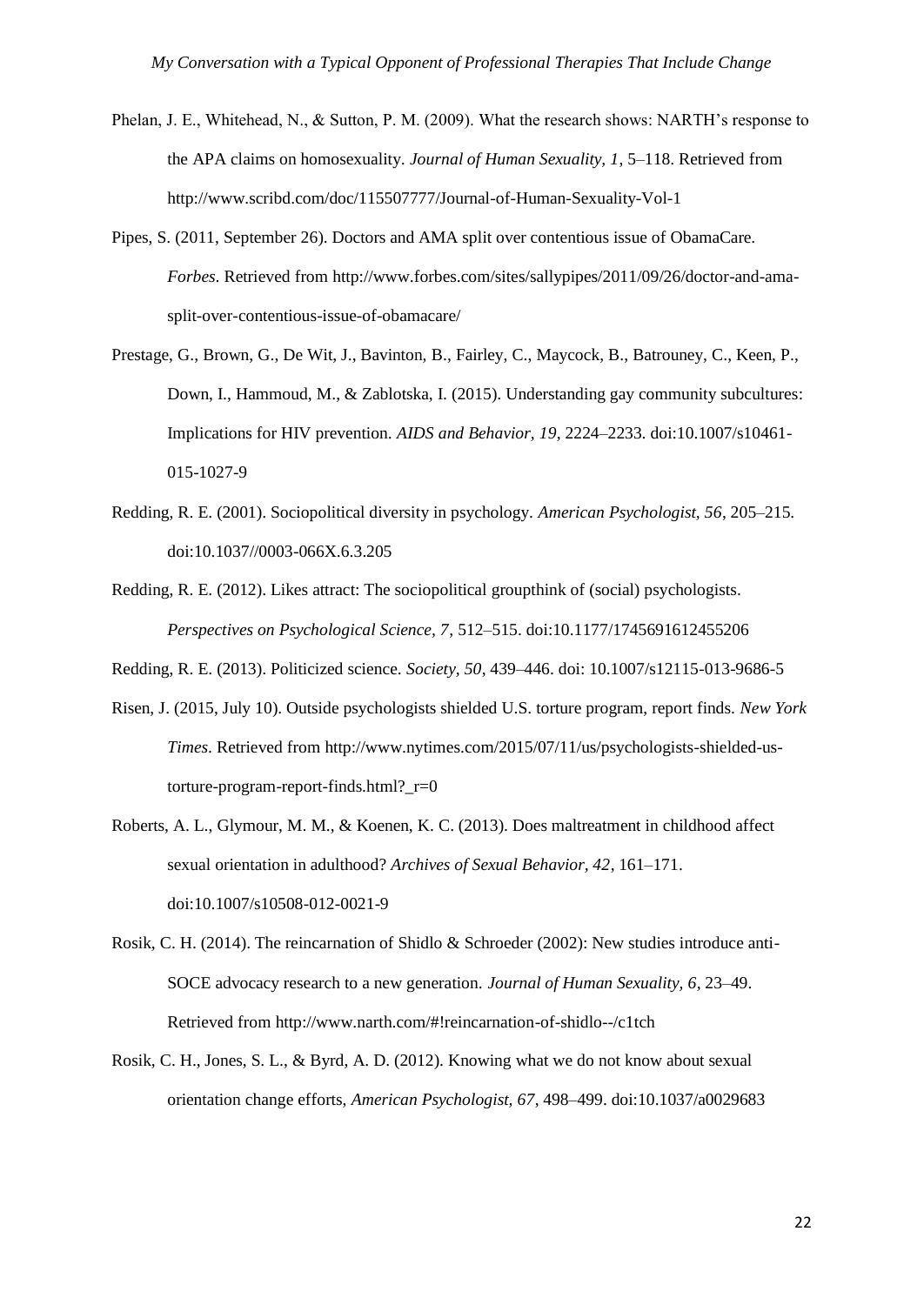- Ryan, C., Huebner, D., Diaz, R. M., & Sanchez, J. (2009). Family rejection as a predictor of negative health outcomes in white and Latino lesbian, gay, and bisexual young adults. *Pediatrics, 123*, 346–352. doi:10.1542/peds.2007-3524
- Sandfort, T. G. M., Bakker, F., Schellevis, F. G., & Vanwesenbeeck, I. (2006). Sexual orientation and mental and physical health status: Findings from a Dutch population survey. *American Journal of Public Health, 96*, 1119–1125.
- Santero, P. L., Whitehead, N. E., & Ballesteros, D. (2016). *Effects of therapy on U.S. men who have unwanted same sex attraction*. Manuscript submitted for publication.
- Savin-Williams, R. C. (2006). Who's gay? Does it matter? *Current Directions in Psychological Science, 15*, 40–44.
- Savin-Williams, R. C., Joyner, K., & Rieger, G. (2012). Prevalence and stability of self-reported sexual orientation identity during young adulthood. *Archives of Sexual Behavior, 41*, 103– 110. doi:10.1007/s10508-012-9913-y
- Savin-Williams, R. C., & Ream, G. L. (2007). Prevalence and stability of sexual orientation components during adolescence and young adulthood. *Archives of Sexual Behavior, 36*, 385– 349. doi:10.10007/s10508-006-9088-5
- Schmitt, M. T., Branscombe, N. R., Postmes, T., & Garcia, A. (2014). The consequences of perceived discrimination for psychological well-being: A meta-analytic review. *Psychological Bulletin*, 140, 921–948. doi:10.1037/a0035754
- Schumm, W. (2014). Intergenerational transfer of parental sexual orientation and other myths. *International Journal of the Jurisprudence of the Family, 4*, 267–433.
- Slife, B. D. (2006). Are psychology's main methods biased against the worldview of many religious people? *Journal of Psychology and Theology, 34*, 217–231.
- Slife, B. D., & Reber, J. S. (2009). Is there a pervasive implicit bias against theism in psychology? *Journal of Theoretical and Philosophical Psychology, 29*, 63–79.
- Shildo, A., & Schroeder, M. (2002). Changing sexual orientation: A consumer's report. *Professional Psychology: Research and Practice, 33*, 249–259. doi:10.1037/0735-7028.33.3.249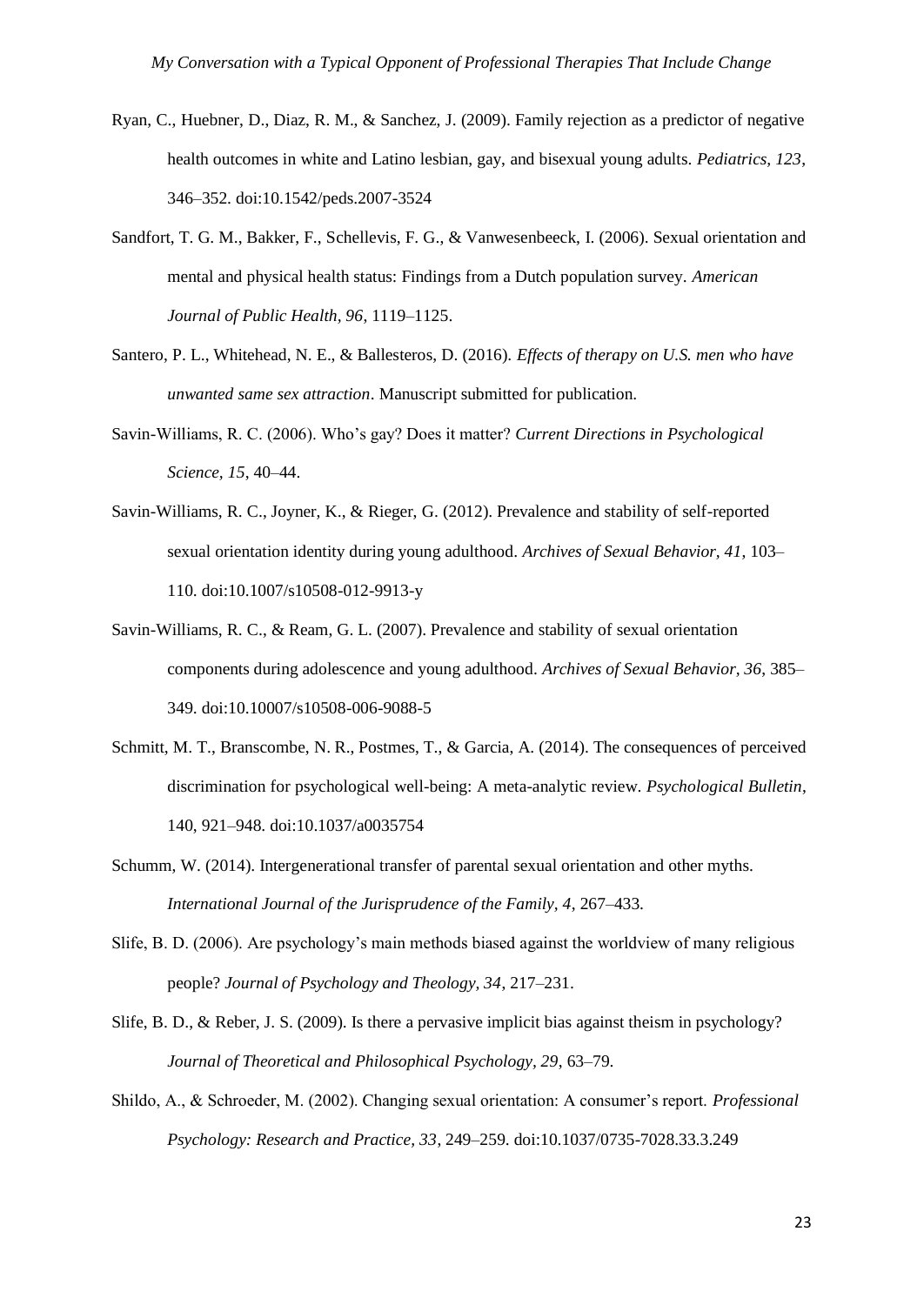- Shumway, B., & Waldo, M. (2012). Client's religiosity and expected working alliance with theistic psychotherapists. *Psychology of Religion and Spirituality, 4*, 85–92. doi:10.1037/a0025675
- Skerrett, D. M., Kolves, K., & De Leo, D. (2014). Suicides among lesbian, gay, bisexual, and transgender populations in Australia: An analysis of the Queenland Suicide Register. *Asia Pacific Psychiatry, 6*, 440–446. doi:10.1111/apply.12128
- Spitzer, R. L. (2003). Can some gay men and lesbians change their sexual orientation? 200 participants reporting a change from homosexual to heterosexual orientation. *Archives of Sexual Behavior, 32*(5), 403–417. doi:10.1037/t02175-000
- Spitzer, R. L. (2012). Spitzer reassess his 2003 study of reparative therapy of homosexuality [Letter to the editor]. *Archives of Sexual Behavior, 41*, 757–757. doi:10.1007/s10508-012-9966-y
- Stevenson, L. (1974). *Seven theories of human nature*. New York: Oxford University Press.
- Tierney, J. (2011, February 11). Social scientist sees bias within. *The New York Times*. Retrieved from http://www.nytimes.com/2011/02/08/science/08tier.html? r=3
- Turkheimer, E. (2011). Genetics and human agency: Comment on Dar-Nimrod and Heine (2011). *Psychological Bulletin, 137*(5), 825–828.doi:10.1037/a0024306
- Walker, J., Archer, J., & Davies, M. (2005). Effects of rape on men: A descriptive analysis. *Archives of Sexual Behavior, 14*, 69–80. doi:10.1007/s10508-005-1001-0
- Wells, J. E., McGee, M. A., & Beautrais, A. L. (2011). Multiple aspects of sexual orientation: Prevalence and sociodemographic correlates in a New Zealand national survey. *Archives of Sexual Behavior, 40*, 155–169. doi:10.1007/s10508-010-9636-x
- Whitehead, N. E. & Whitehead, B. (2014). *My genes made me do it! A scientific look at sexual orientation (Third Edition)*. Retrieved fro[m http://www.mygenes.co.nz/index.html](http://www.mygenes.co.nz/index.html)
- Wilson, H. W., & Widom, C. S. (2010). Does physical abuse, sexual abuse, or neglect in childhood increase the likelihood of same-sex sexual relationships and cohabitation? A prospective 30 year follow-up. *Archives of Sexual Behavior, 39,* 63–74. doi:10.1007/s10508-008-9449-3
- Willson, K., & Jaquiss, N. (2015, June 3). Terry Bean's problem: A prominent Portlander fights for his reputation after a love affair goes wrong. *Willamette Week*. Retrieved from [http://www.wweek.com/portland/article-22648-terry\\_beans\\_problem.html](http://www.wweek.com/portland/article-22648-terry_beans_problem.html)